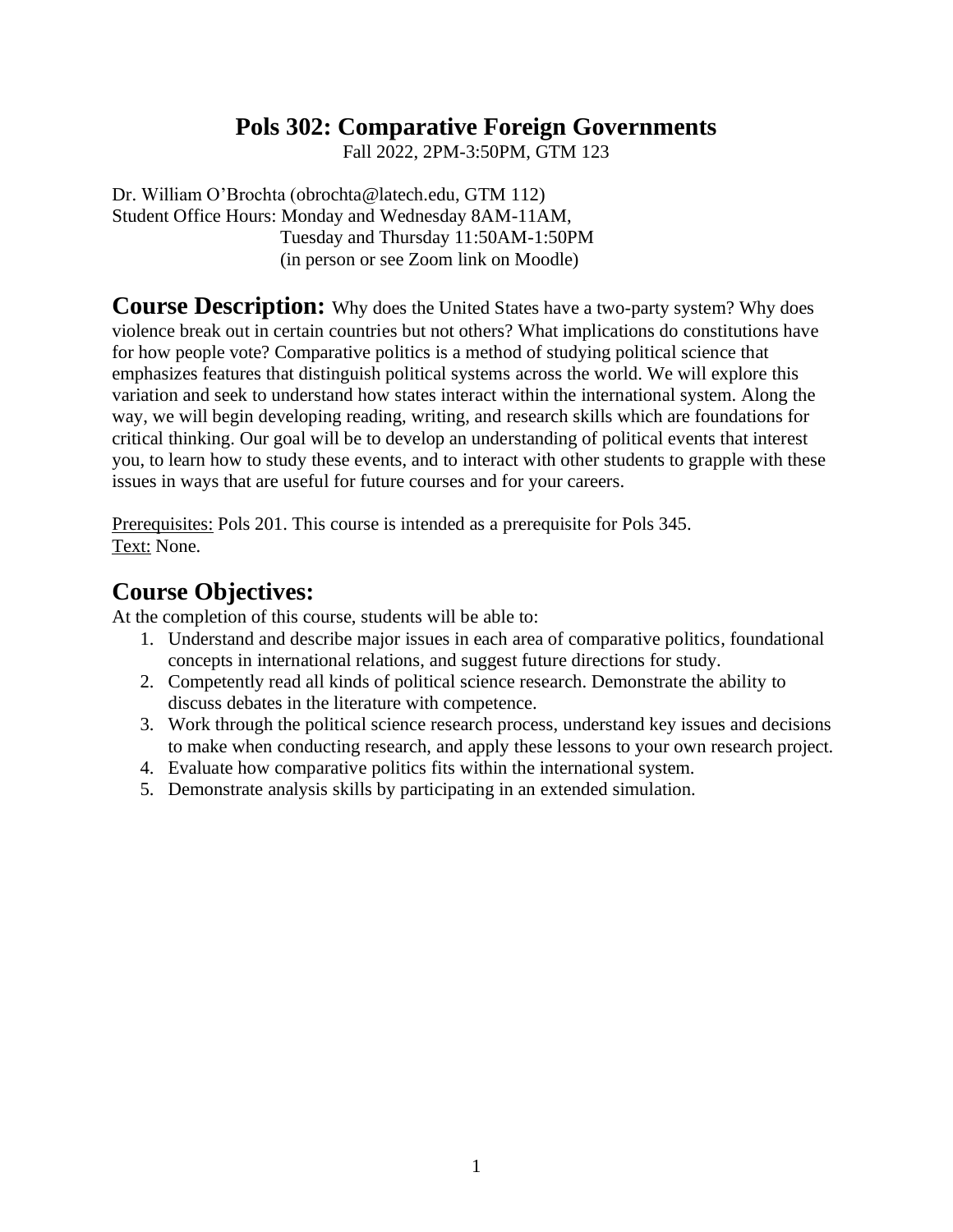## **Assignments:**

| Assignment                        | Due Date                    | Percentage |
|-----------------------------------|-----------------------------|------------|
| <b>Social Annotation</b>          | As indicated (most classes) | 15%        |
| Class Engagement                  | Each class                  | 10%        |
| <b>Security Council Meeting 1</b> | October 13                  | 20%        |
| <b>Country Reports</b>            | Selected classes            | 10%        |
| <b>Class Notes</b>                | October 6, November 17      | 10%        |
| <b>Research Proposal</b>          |                             |            |
| <b>Research Question</b>          | September 15                | 5%         |
| <b>Annotated Bibliography</b>     | September 29                | 5%         |
| <b>Literature Review</b>          | October 27                  | 10%        |
| Theory                            | November 17                 | 15%        |

## **Letter Grade Distribution:**

A ≥ 89.50; B 79.50 – 89.49; C 69.50 – 79.49; D 60.00 – 69.49; F ≤ 59.99; Satisfactory ≥ 69.50

## **Course Philosophy:**

This course is designed to provide you with a realistic understanding of how comparative politics interacts with the international system. The course is built around an extended United Nationslike simulation that asks you to become an expert in a country and its current events, apply knowledge from comparative politics to solve international issues, and interact with other students to develop solutions to international problems. Think of the course as what would happen if a Model United Nations course combined with core comparative politics research and an introduction to the political science research process. This combination is designed to help prepare you for Pols 345, to give you a good background in comparative politics, and to provide a collaborative, rule-based simulation of benefit to both students interested in law school and international relations.

I expect that we will all work to maintain a positive classroom environment. While we often use data and models to provide evidence, political scientists do not have definitive answers to any question. Thus, we will work to understand others' perspectives in a constructive and respectful manner. During the course, we will be discussing topics that may be sensitive in nature for some students. Treat these topics with care and ground your comments in theories and methods from political science.

### **Class Formats:**

This class functions as a quasi-simulation of the member states of the United Nations Security Council. There are three class period formats: discussion, General Assembly (GA), and Security Council (SC).

At the beginning of the course, students will choose to represent a country on the UN Security Council (except for the United States). The four permanent members other than the United States are: China, France, Russian Federation, and the United Kingdom. The ten elected members of the UN Security Council as of 2022 are: Albania, Brazil, Gabon, Ghana, India, Ireland, Kenya,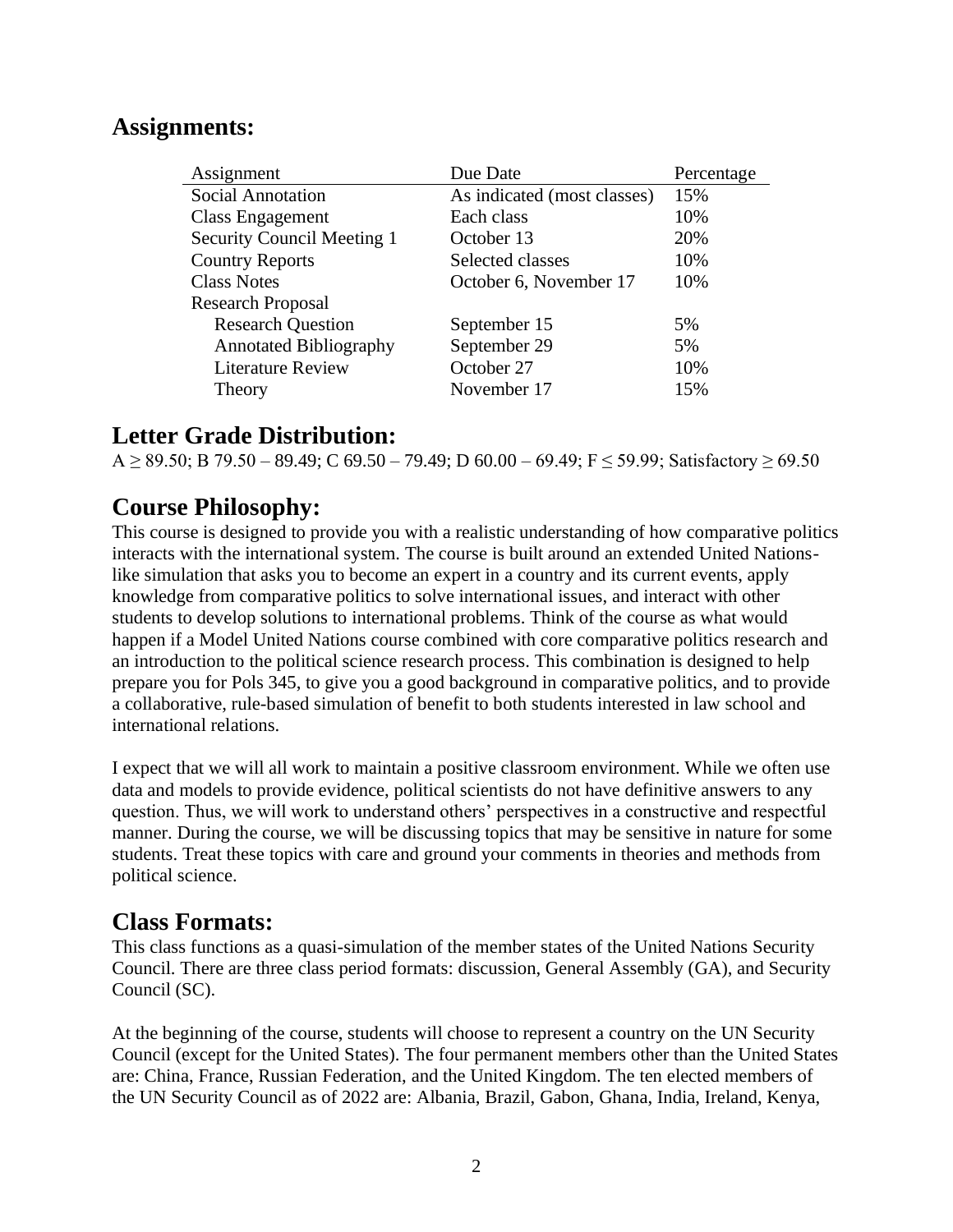Mexico, Norway, and United Arab Emirates. Depending on class size, there will be either one or two delegates for each country.

Discussion Meetings:

- Before class: Complete the assigned reading and annotations and any other assignments.
- During class: No simulation. Discussion about research topics.
- Class Notes: Each student takes class notes about the class topics.

General Assembly Meetings:

- Before class: Complete the assigned reading and annotations. Some students will have chosen to give a country report during the class period; those students should prepare the country report.
- During class (see presiding officer instructions for more details):
	- o Meeting is called to order by the presiding officer (this role rotates every class session).
	- o Country report presentations (about 10 minutes). Dr. O'Brochta will be invited to call on members to give their country report presentations.
	- o Negotiation and draft resolutions (about 10 minutes. Based on the country reports, members can write resolutions alone or with other members. All resolutions must be uploaded to our shared Google Drive folder. Use the resolution template.
	- o Agenda setting (about 5 minutes). If you want to present a resolution, you will put your member country's name on the agenda here.
	- o Presentation of resolutions. The presiding officer will call on members to present resolutions and discussion, amendments, and conferring with other members can occur.
	- o In class activities (45 minutes). We will have about 45 minutes during class to discuss the reading for the day.
	- o Closure of session.
- Class notes: Each student takes class notes with specific emphasis on their own country.

Security Council Meetings:

- Before class: No reading due. Submit assignments.
- During class: Conduct simulation.
- Class notes: Each student takes class notes with specific emphasis on their own country.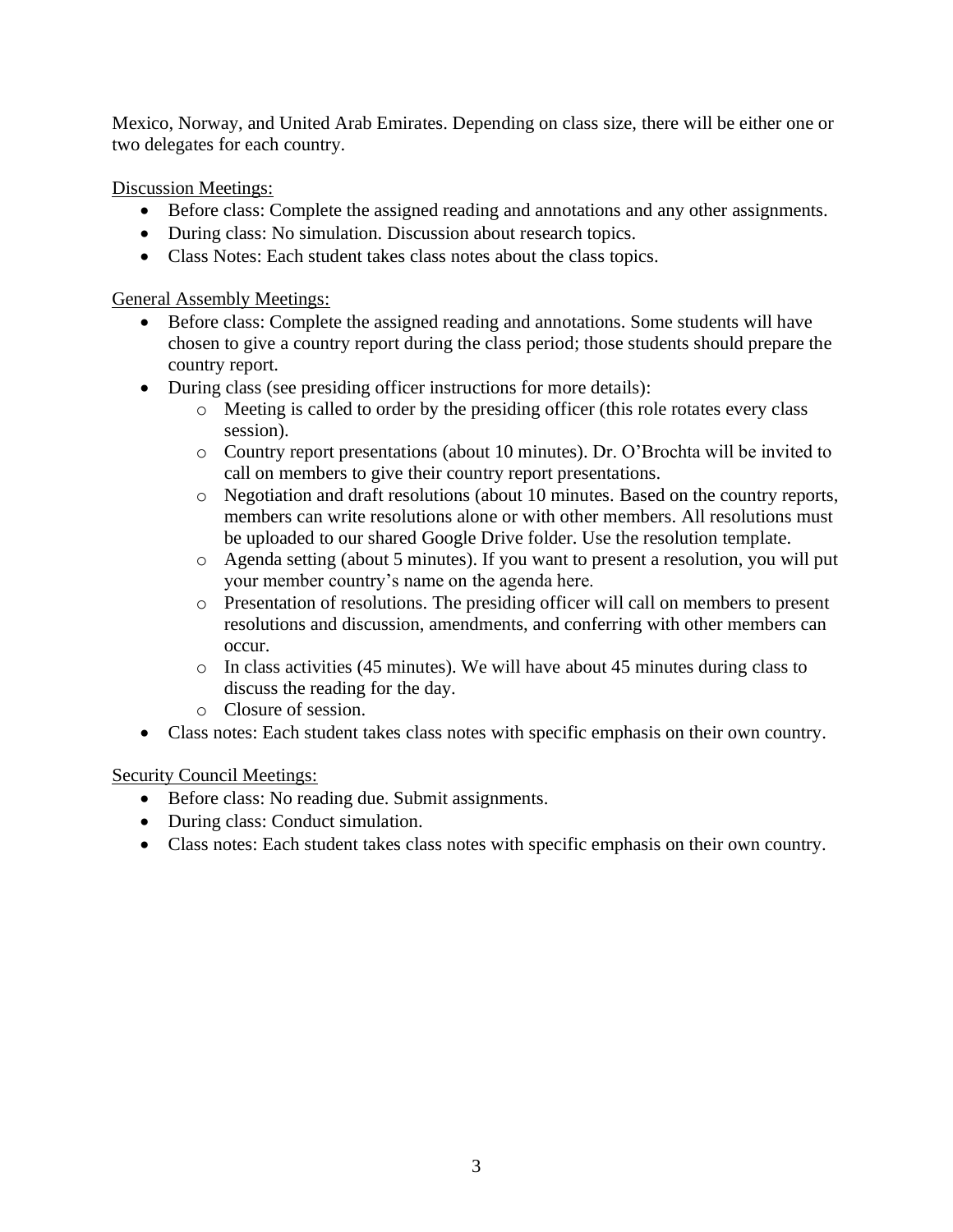# **Course Policies:**

- General:
	- o All assignments are to be turned in on Moodle and are due at class time on the date indicated unless otherwise noted.
	- o You are responsible for ensuring that your assignments submit to Moodle successfully and that the file you submitted can be displayed. All file submissions except the project poster must be in Microsoft Word (.doc or .docx) or PDF format. Files in other formats --- including Google Docs --- cannot be read by Moodle.
	- o Citations should be in American Political Science Association (APSA) style. Use of this style is important, as it governs the writing of professional political science. The APSA style manual is posted on Moodle.
		- Book format: Thompson, V. Elaine. 2014. *Clinton, Louisiana*. Lafayette, LA: University of Louisiana at Lafayette Press.
		- Journal article format: Chi, Guangqing and Jamie Boydstun. 2017. "Are Gasoline Prices a Factor in Residential Relocation Decisions?" *Journal of Planning Education and Research* 37(3): 334-346.
		- **II**-text citation format: Professors at Tech are doing interesting research (Chi and Boydstun 2017; Thompson 2014).
	- o Plagiarism, including inappropriate attribution, is an Honor Code Violation and is grounds for sanctions, a referral to the Director of Student Conduct, and failure of the course.
		- If you are unsure if you are plagiarizing, always cite your sources. If you are unsure if you are paraphrasing, rewrite to use either a direct quotation or paraphrase differently. Feel free to talk to me if you are unsure whether or how to cite a source.
		- You have the ability to submit assignments early on Moodle to obtain a Turnitin report. You can also use the Turnitin plugin on Google Docs to check your work.
		- Wikipedia is not an appropriate academic source.
- Student Office Hours:
	- o Student office hours are a time for you to come by to speak with me without an appointment. Please come by to see me early in the quarter. I am happy to discuss your progress in the course, political science topics, and potential career paths. These student office hours are for you; please do not feel like you are imposing by stopping by.
- Technology:
	- $\circ$  We will be using technology for a number of in class activities. As a result, you are expected to bring a laptop, tablet, or smartphone to each of our class sessions (laptop or tablet preferred). If you will not have regular access to one of these devices, you can borrow a laptop from the library, use a classmate's laptop, or speak with me and we will work out an alternative approach.
	- o You are expected to use your devices for class purposes only. Using your device in other ways is distracting to other students, and I reserve the right to deduct up to 10% of your final grade or to drop you from the class in serious cases.
- Attendance: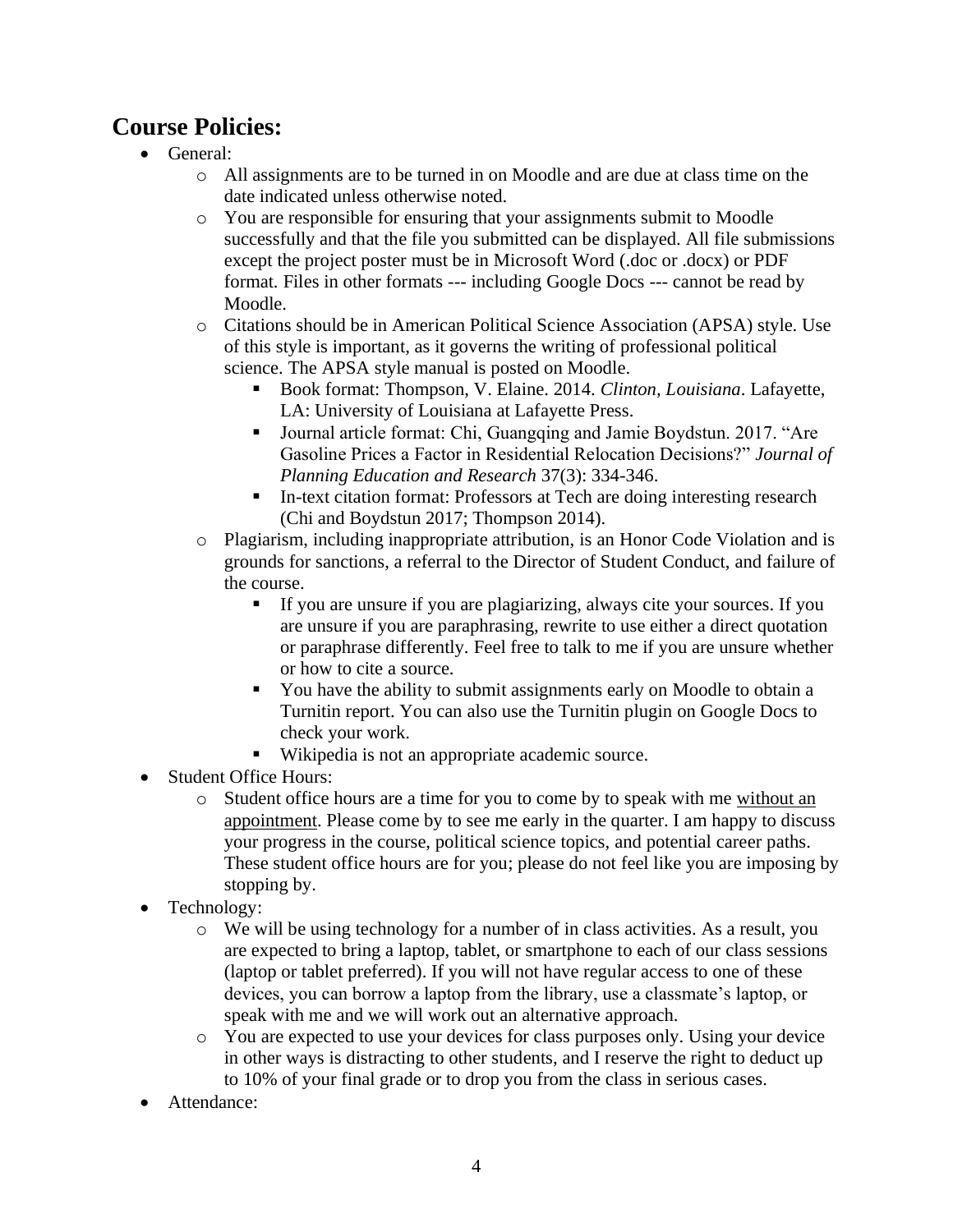- o Louisiana Tech University expects students to attend all of their classes, and faculty are required to keep attendance records in all of their classes for administrative and institutional purposes. I will check attendance during class.
- o I understand that there are reasons that you may need to be absent from class. I expect that you will be responsible in attending class as much as possible. Accordingly, **you do not need to let me know when you will be absent**. If you are absent, it is your responsibility to learn what we did from someone else in class, to review all material on Moodle, and to come speak with me during student office hours if you have questions.
- o You will be graded on your class engagement, and attendance directly impacts your ability to get a good class engagement grade.
- o Attending class is the biggest key to success in this course. **It is best to limit absences to 3 or fewer during the quarter. 6 or more absences result in automatic failure from the course.**
- Late Work:
	- o All assignments in this course are most relevant to you and to the rest of the students if they are turned in the day that they are due. As such, assignments will only be accepted late if prior arrangements for an extension have been made.
	- o Extensions will only be given in extraordinary circumstances. Feel free to speak with me if numerous assignments are due around the same time; we can develop a plan together to help you complete everything on time. To request an extension, you must e-mail me at least 48 hours before the assignment is due with the reasons behind your request. We can then work together to figure out how you can turn the assignment in on time or make alternate arrangements in extraordinary circumstances.
- Grading:
	- o Once I assign a grade, grades will only be changed if I made an arithmetic error or mistake. If you feel that this happened to you, please send me an e-mail no later than three days after the assignment is returned detailing the error.
	- o If you are concerned about a grade you receive, please discuss it with me. I am happy to discuss how you can improve in future work.
	- o I grade and return assignments promptly. You can expect feedback on your assignments shortly after you submit it to me. Though I will work quickly, I ask for your patience, as I teach hundreds of students per quarter, and providing actionable feedback takes time. Some daily or frequently occurring assignments -- - including social annotations --- are graded for completion, so you will know that you received credit if you turned in a complete assignment. I will update your grades for these assignments at the end of each main unit in the course.
	- o I do not give incomplete grades unless there is a documented medical crisis or documented emergency late in the quarter and you have communicated about this to me when the incident occurs.
- Checking Your Grade:
	- o You can always check your grade in the course by looking at the Gradebook found under the "Course Dashboard" on our class Moodle page.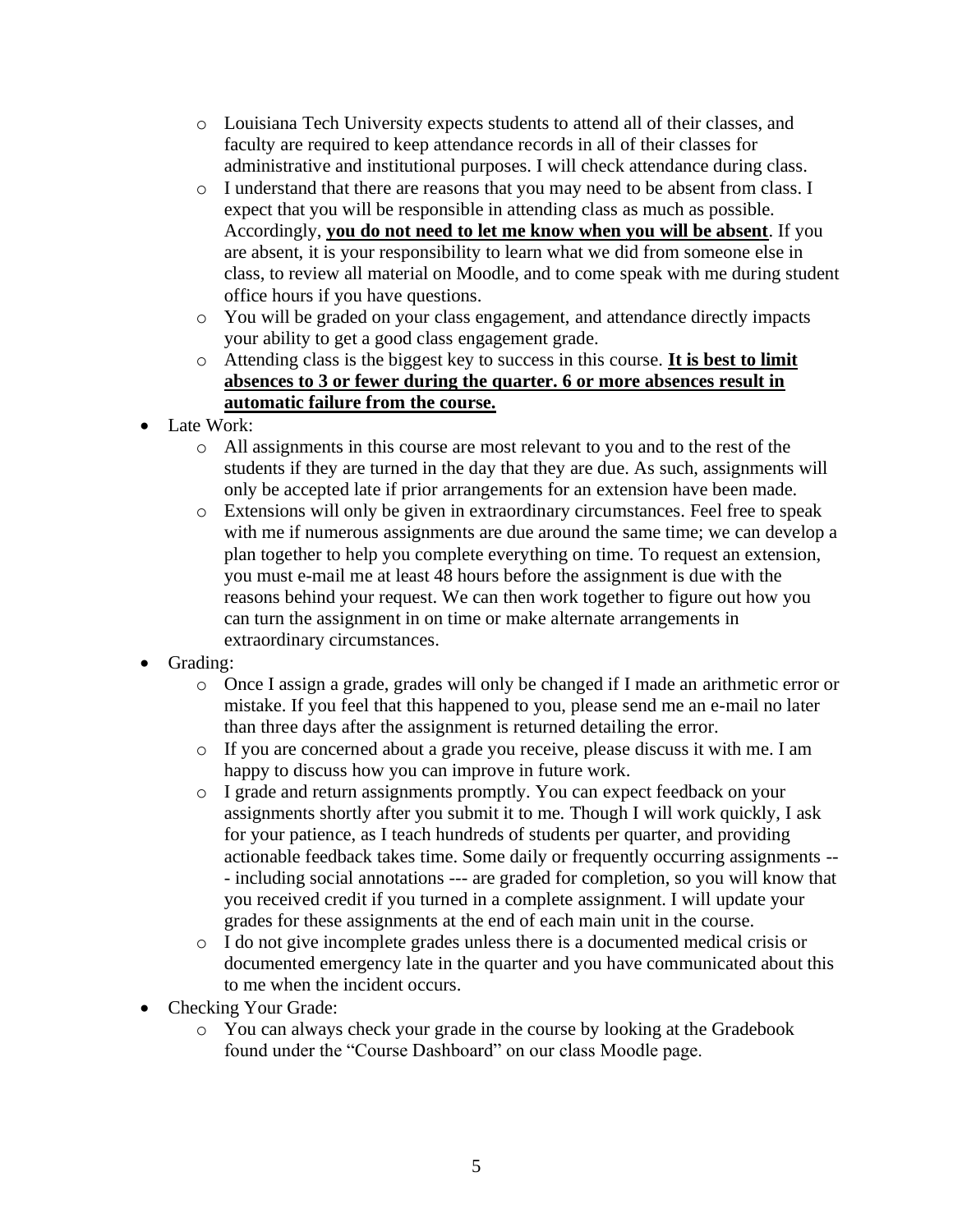- o When you click on an assignment to view a grade, be sure to scroll all the way to the right to view the rubric comments and to use the "plus" button at the bottom of the rubric to view all the feedback.
- o The course grade reflects the percentage you have earned thus far in the course (starting at 0%). You can calculate your estimated final grade using the grade estimator spreadsheet on Moodle.
- Feedback:
	- o I will ask you to provide me with frequent evaluations of the course so that I can work to improve it for you and for future students.
- Contacting Me:
	- o E-mail is the best way to contact me outside of student office hours. Please do not use Moodle Messages, as I am unlikely to see your message promptly. You can call my office phone, but my e-mail response time is likely to be quicker.
	- o I will respond to your e-mails promptly. In general, you can expect a response within 24 hours and that e-mails will be answered between 9AM and 5PM, Monday through Friday.
	- o Be sure to check the syllabus before e-mailing; questions answered in the syllabus will not be answered via e-mail.
	- o Often, e-mail is best used to set-up an individual meeting, either in person or virtually. It is easier for us to understand each other in a meeting rather than via lengthy e-mail exchanges.
	- o Please treat e-mails as professional correspondence. E-mails may only come from your latech.edu e-mail address and should include a salutation (e.g., Dear Dr. O'Brochta), a clear message, and a signature with your name and the class you are enrolled in.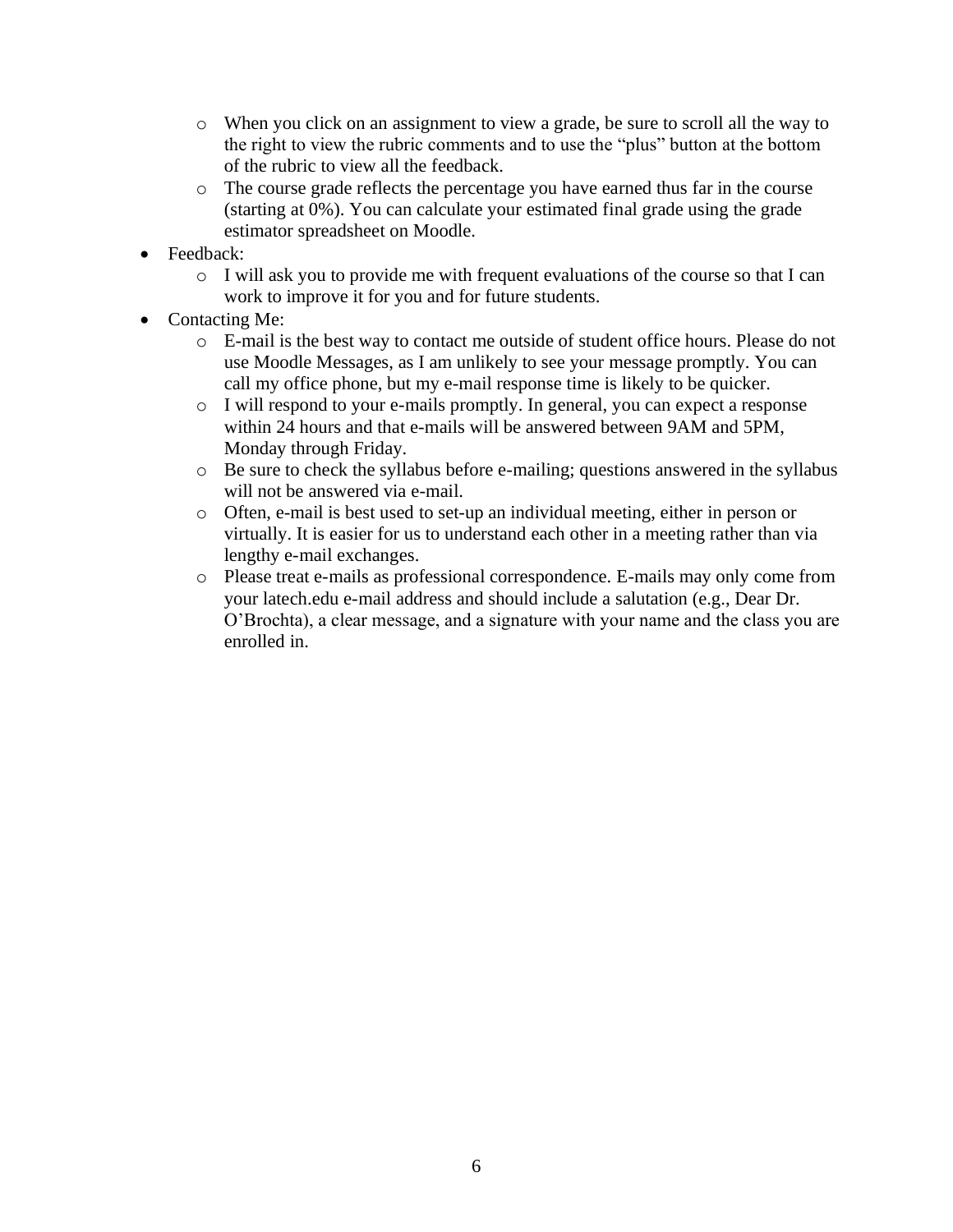**Topics and Readings:** Below is the schedule of reading and assignments for each class. I may change the course outline, but I will give you plenty of prior notice.<sup>1</sup>

September 8: Conceptualizing Comparative Politics

- Format: Discussion.
- Assignments Assigned: Beginning of quarter survey.

September 13: Research Questions

- Format: Discussion.
- Reading Due (annotations due): Baglione, Ch. 2.
- Assignments Due: Beginning of quarter survey.

September 15: Introduction to the United Nations

- **Format: Asynchronous. Class will not meet in-person; complete assignments on Moodle.**
- Reading Due (annotations due):
	- o Hoover Green, Amelia. 2013. "How to Read Political Science: A Guide in Four Steps."
	- o Benson, Michelle, and Colin Tucker. 2022. "The Importance of UN Security Council Resolutions in Peacekeeping Operations." *Journal of Conflict Resolution* 66(3): 473-503.
- Assignments Due: Research Question and paragraph.

September 20: Literature Search

- Format: Discussion.
- Reading Due (annotations due): Baglione, Ch. 3.
- Assignments Due: Research Question Peer Review. All discussion forum posts assigned on September 15.
- Note: Assign Security Council Simulation 1 groups and choose crisis.

#### September 22: Nations

- Format: General Assembly.
- Reading Due (annotations due): Jones, Rhys, and Peter Merriman. 2009. "Hot, Banal, and Everyday Nationalism: Bilingual Road Signs in Wales." *Political Geography* 28: 164- 173.

September 27: Groups

- Format: General Assembly.
- Reading Due (annotations due):
	- o Htun, Mala. 2004. "Is Gender Like Ethnicity? The Political Representation of Identity Groups." *Perspectives on Politics* 2(3): 439-458.

<sup>&</sup>lt;sup>1</sup> I have made a conscious effort to represent gender and ethnic/regional diversity of scholarship in these readings.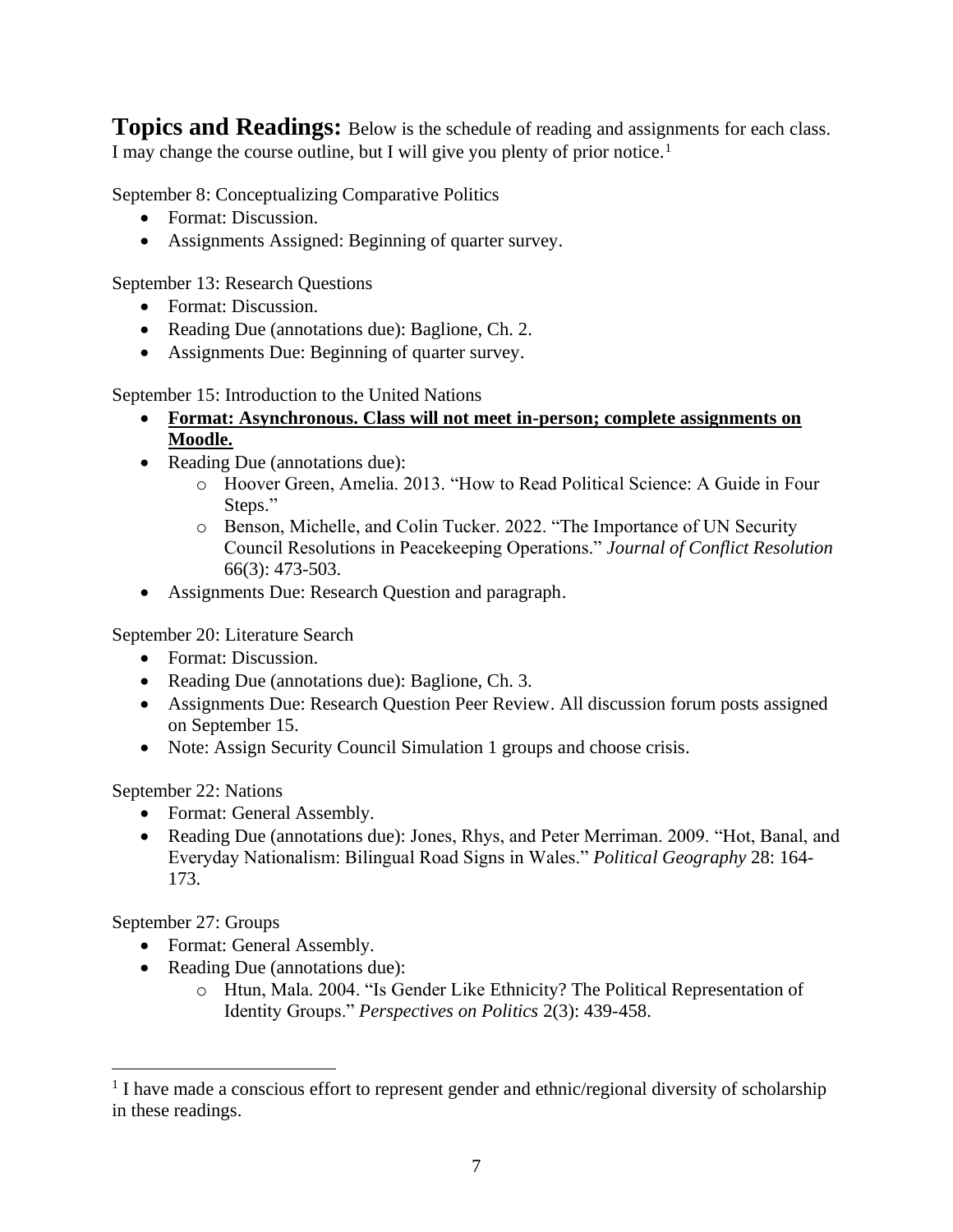o Trepanier, Cecyle. 1991. "The Cajunization of French Louisiana: Forging a Regional Identity." *The Geographical Journal* 157(2): 161-171.

September 29: Literature Review

- Format: Discussion.
- Reading Due (annotations due): Baglione, Ch. 4.
- Assignments Due: Annotated Bibliography.

October 4: Regimes

- Format: General Assembly.
- Reading Due (annotations due): Wigell, Mikael. 2008. "Mapping Hybrid Regimes: Regime Types and Concepts in Comparative Politics." *Democratization* 15(2): 230-250.
- Assignments Due: Annotated Bibliography Peer Review.

October 6: Institutions and Constitutions

- Format: General Assembly.
- Methodology Focus: Developing and justifying a hypothesis.
- Reading Due (annotations due): Sedelius, Thomas, and Jonas Linde. 2018. "Unravelling Semi-Presidentalism: Democracy and Government Performance in Four Distinct Regime Types." *Democratization* 25(1): 136-157.
- Assignments Due: Class notes (through the previous class).
- Note: We will complete the class notes self-assessment during class. If you will not be in class, please complete it by class time.

October 11: Prepare for Security Council Meeting

- Format: Discussion.
- Reading Due: None.
- Note: Time to work on preparing for Security Council meeting in class. Optional midquarter survey.

October 13: Security Council Meeting 1

- Format: Security Council.
- Reading Due: None.
- Assignments Due: Security Council Meeting 1 documents.

October 18: Elections and Electoral Systems

- Format: General Assembly.
- Reading Due (annotations due): Beauregard, Katrine. 2014. "Gender, Political Participation, and Electoral Systems: A Cross-National Analysis." *European Journal of Political Research* 53: 617-634.

October 20: Fundamentals of Political Science Research

- Format: Discussion.
- Reading Due (annotations due): Roy, Indrajit. 2021. "Reimagining Citizenship: The Politics of India's Amended Citizenship Laws." *PS: Political Science & Politics* 54(4):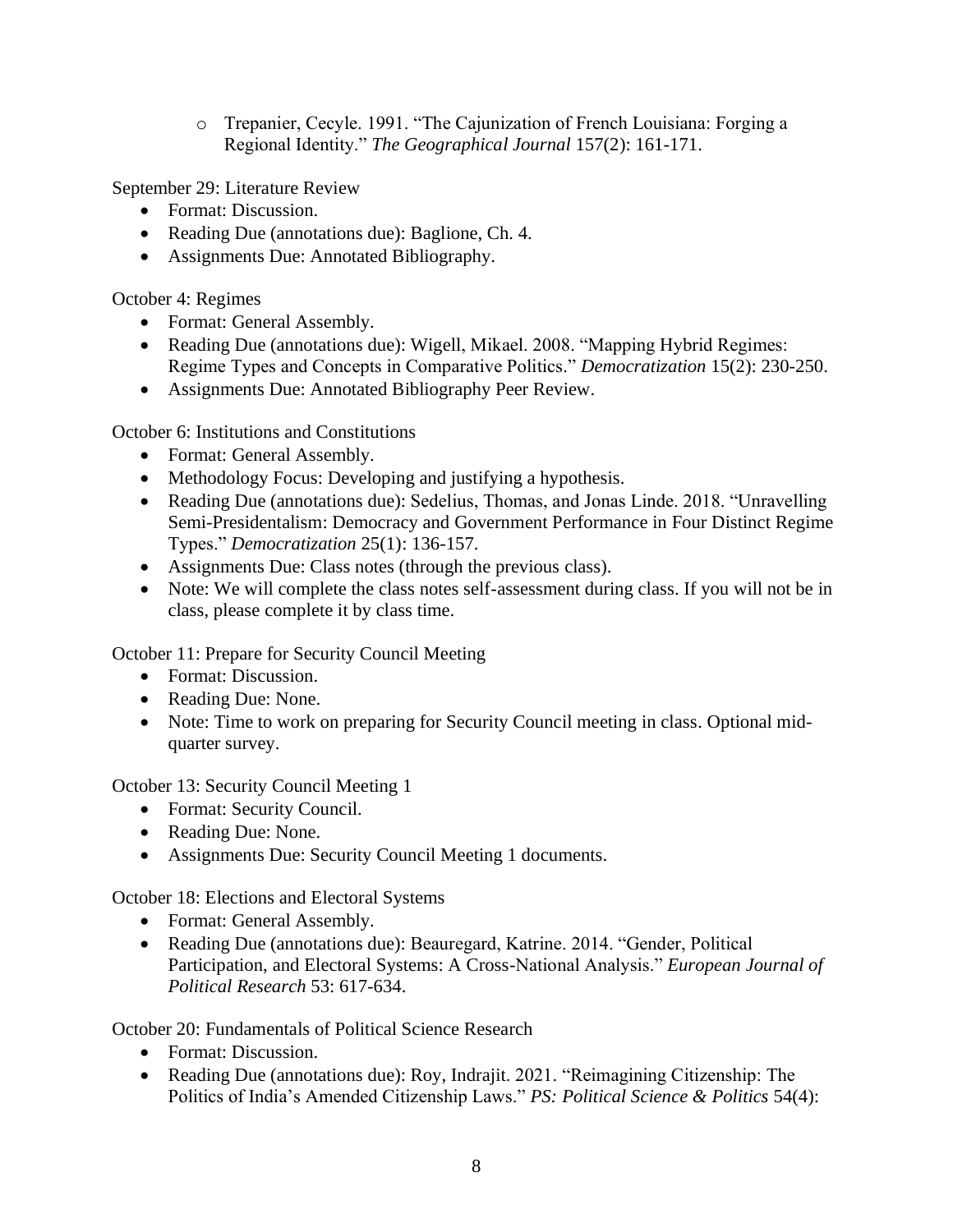631-643. This is a symposium, so please read through all of the different articles on these pages.

October 25: Parties

- Format: General Assembly.
- Reading Due (annotations due): Asunka, Joseph, Sarah Brierley, Miriam Golden, Eric Kramon, and George Ofosu. 2019. "Electoral Fraud or Violence: The Effect of Observers on Party Manipulation Strategies." *British Journal of Political Science* 49(1): 129-151.

October 27: Theoretical Arguments

- Format: Discussion.
- Reading Due (annotations due): Baglione, Ch. 5.
- Assignments Due: Literature Review.

November 1: Trade and Human Rights

- Format: General Assembly.
- Methodology Focus: Field experiments and their ethics.
- Reading Due (annotations due): Adhikari, Bimal. 2021. "UN Human Rights Shaming and Foreign Aid Allocation." *Human Rights Review* 22(2): 133-154.
- Assignments Due: Literature Review Peer Review.

November 3: Environment and War

- Format: General Assembly.
- Reading Due (annotations due): O'Brochta, William. 2019. "A Meta-Analysis of Natural Resources and Conflict." *Research & Politics* 6(1): 1-6.
- Note: Be critical! The purpose is to have a good discussion of the reading.

November 8: Immigration and Information and Communications Technology

- Format: General Assembly.
- Reading Due (annotations due): Fresnoza-Flot, Asuncion. 2009. "Migration Status and Transnational Mothering: The Case of Filipino Migrants in France." *Global Networks*  9(2): 252-270.

November 10: Understanding Political Science Data

- Format: Discussion.
- Reading Due (annotations due): Earl, Jennifer, Andrew Martin, John McCarthy, and Sarah Soule. 2004. "The Use of Newspaper Data in the Study of Collective Action." *Annual Review of Sociology* 30: 65-80.

**Graduating Seniors: All assignments are due on November 14 by 5PM so that I can grade them in time to submit your grades on November 15. This includes your theory, class notes, country reports, all self-assessments, and the end of quarter survey.**

November 15: Working with Political Science Data

• Format: Discussion.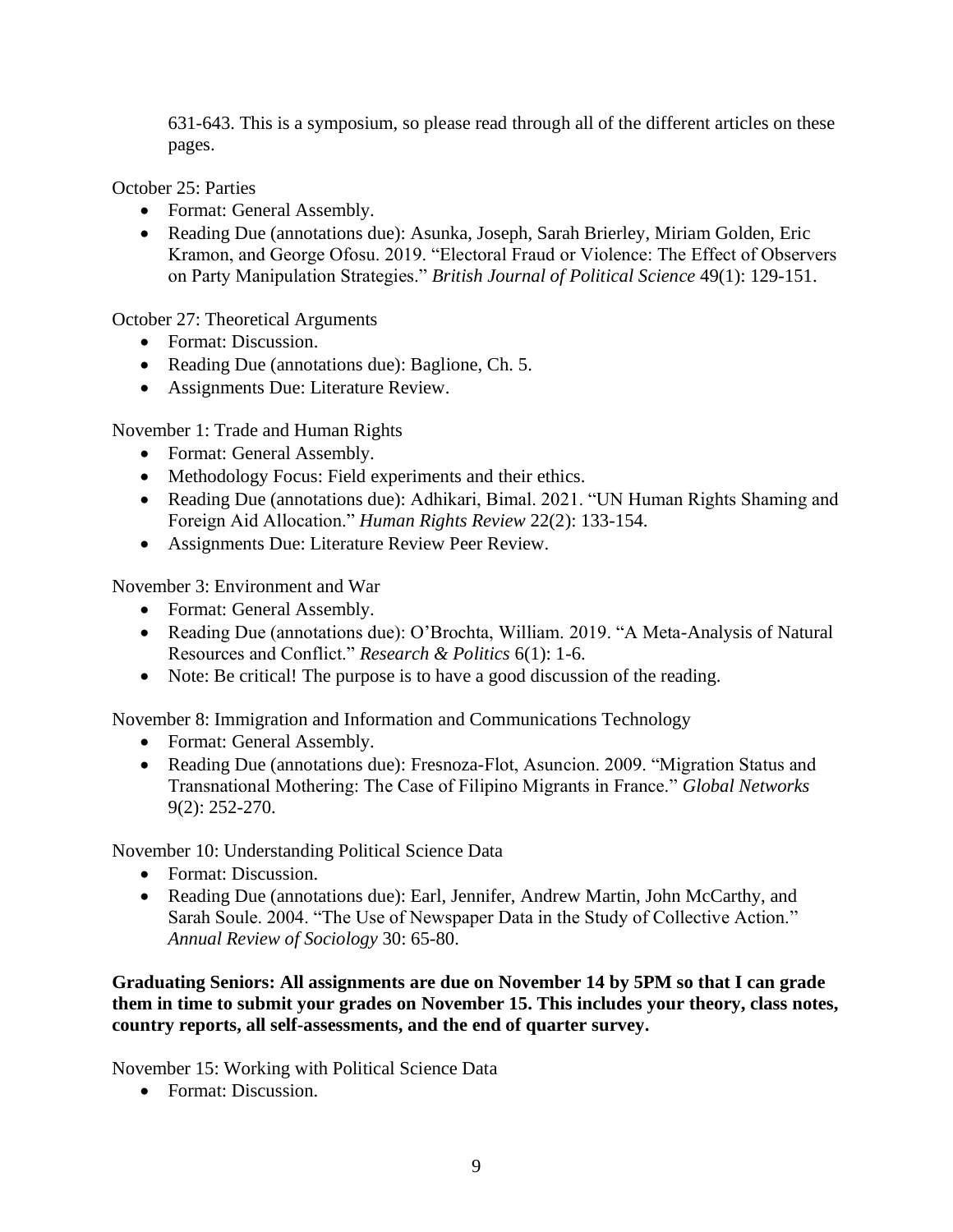• Reading Due (annotations due): Ahmed, Saifuddin. 2010. "The Role of the Media During Communal Riots in India." *Media Asia* 37(2): 103-111.

November 17: Security Council Meeting 2

- Format: Security Council.
- Reading Due: None.
- Assignments Due: Theory, Class Notes.
- Note: We will complete the class notes and country reports self-assessments as well as the end of quarter survey during class. If you will not be in class, please complete it by class time.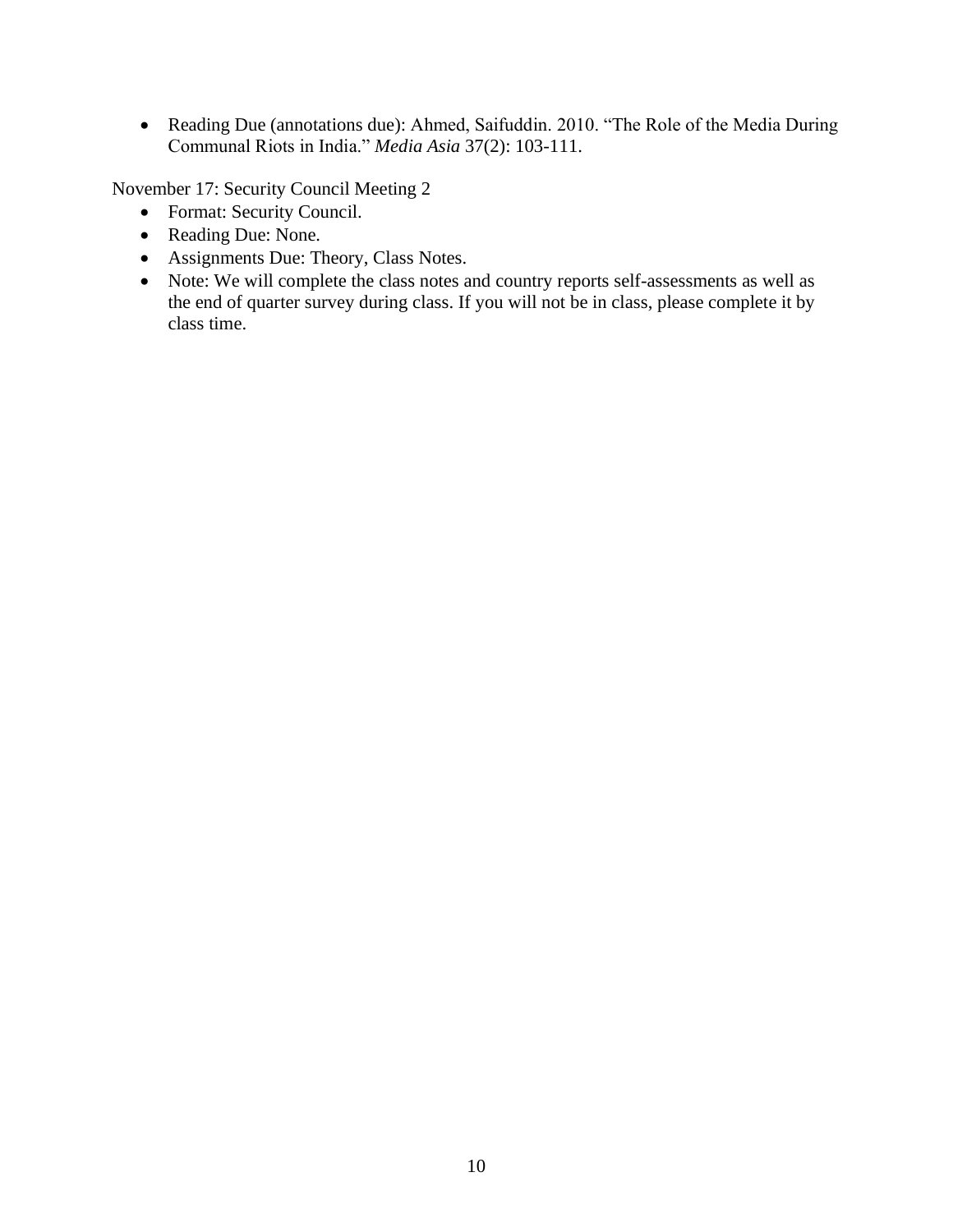# **Description of Assignments:**

### **Social Annotation (15%)**

Completing and engaging with course material and other students is essential to your success in this course. We will be using Perusall (linked on Moodle) for social annotation. The idea behind social annotation is that you can engage with other students in the course while reading the required content. This will help you to read in a more active and engaged way, to come to class more prepared for our discussions, and to generate ideas that you would like to raise in class. My motivation in asking you to do social annotations is to help you read efficiently. This is a skill that you *can* develop.

For each assigned reading where annotations are due, complete the following:

- Go to Moodle and click on the link for an assigned reading. You must access Perusall through Moodle for your annotations to be saved.
- Read the text. I recommend skimming through the entire text once, marking any points of confusion, and asking clarification or definition questions. These are not substantive annotations that count toward your grade, but they will help you read more effectively.
- Return to the text later and read it again. While doing so, **make at least five substantive annotations**. Examples of substantive and not substantive annotations follow.
- Reading and completing the annotations for a particular class period should take you no less than 1 hour and no more than 2 hours. If you find yourself spending more time on an assignment, refer back to the Hoover Green piece on reading effectively. Feel free to come talk to me if you are having any difficulty. This assignment is not meant to take up too much time.

How to write a substantive annotation:

- 1. Find a part of the reading that is interesting, surprising, or about which you would like to make an annotation.
- 2. Highlight the relevant text and leave an annotation or, if someone else has already highlighted the text, leave a comment responding to their annotation.
- 3. In your annotation, go beyond agreeing with or re-stating what the reading is saying. Discuss how you have thought about and processed the information you read. Make connections to concepts form your notes or that you learned in class. Discuss how the reading relates to you personally or to current events. Provide depth by writing at least two sentences per annotation.
- 4. Complete at least five substantive annotations, spread throughout the reading.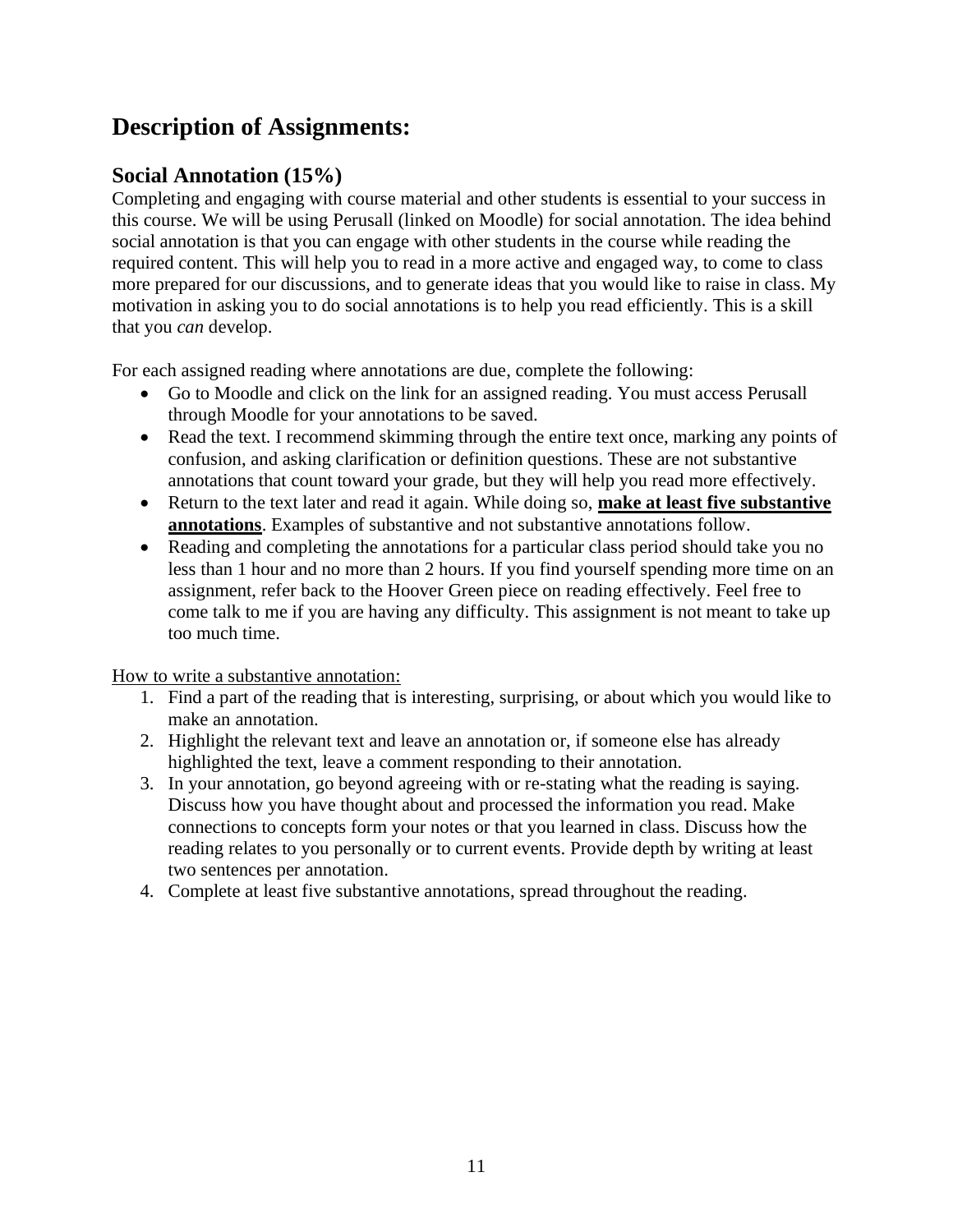Non-exhaustive examples of substantive and not substantive annotations:

Notice that the substantive comments go far beyond a single sentence and focus on explaining and making connections.

|               | Not substantive                                                                  | Substantive                                                                                                                                                                                                                                                                      |
|---------------|----------------------------------------------------------------------------------|----------------------------------------------------------------------------------------------------------------------------------------------------------------------------------------------------------------------------------------------------------------------------------|
| Definition    | This term means<br>[description of term].                                        | This term means [description of term]. By<br>introducing this concept, the authors [describe why<br>the concept is important]. In addition, we discussed<br>this concept in class [describe how].                                                                                |
| Upvote        | [Student uses the green]<br>checkmark to upvote<br>another student's<br>comment] | [Upvote comment] This makes a lot of sense to me<br>because [describe why]. But, I can also see how<br>[introduce a different point of view].                                                                                                                                    |
| Question      | What are the impacts of<br>[describe something]?                                 | What are the impacts of [describe something]? I think<br>that the impact is [describe impact] because [describe<br>reason]. This is important because [describe why].                                                                                                            |
| Agreement     | I agree.                                                                         | I agree because [describe why]. [Tell story about<br>experience you have had related to the concept being<br>discussed].                                                                                                                                                         |
| Example       | This is true today.                                                              | This is true today because [describe specific]<br>instance]. I know people impacted by [describe topic<br>and how people are impacted].                                                                                                                                          |
| Clarification | What does this mean?                                                             | What does [describe phrase] mean? My interpretation<br>is that it probably means [describe possible meaning],<br>but I also found a source online [list source] that says<br>[describe what the source says]. Clarifying this<br>definition is important because [describe why]. |
| Interesting   | This is interesting. I<br>had not thought about<br>this before.                  | This resonated with me because I have had [describe<br>some experience]. I also see [describe the topic]<br>mentioned frequently in the news like in a recent<br>story [describe story].                                                                                         |

Submission and Evaluation: You should submit annotations for the indicated readings. **Your three lowest annotation grades will be dropped (this includes any annotations you do not turn in, so feel free to skip when you are busy).** Be sure to check your annotation grades frequently, as simply completing five annotations will not get you credit if those annotations are not substantive.

If you experience some problem completing annotations in Perusall, you can e-mail me your annotations by the time they are due.

I evaluate annotations in the following way:

- I will engage with you in Perusall by responding to questions and annotations.
- After annotations are due, I count the number of annotations you submitted to ensure you submitted at least five annotations. I then check to ensure that your annotations are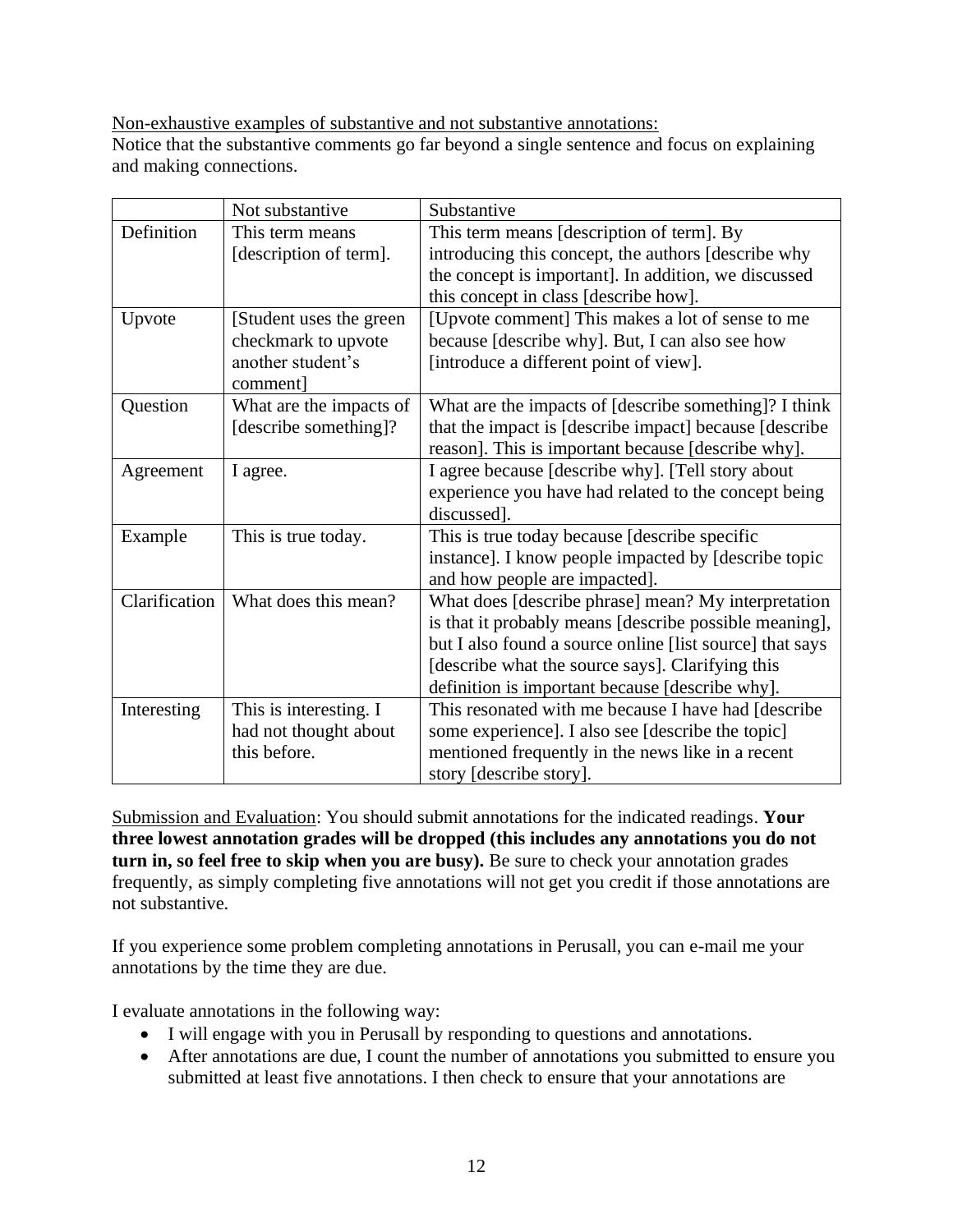substantive. This is not an exact science, which is why I drop your three lowest annotation grades. You will receive an evaluation of:

- o Complete (100%): Excellent annotations: at least five substantive annotations; material is engaged well.
- o Incomplete (0%): Unsatisfactory annotations: poor quality annotations (only short responses or not substantive responses) or fewer than five substantive annotations. Or no submission/submitted late.
- o Each individual annotation grade is only a small part of your overall course grade. Missing one annotation will not impact you much, but missing many will.

### **Class Engagement (10%)**

I hope that class time will be a productive space to discuss readings, work in groups to complete activities, teach your peers, and relate the course to your life experiences. Class engagement goes beyond simply showing up for class, though being in class is definitely an important component.

I will evaluate class engagement based on the following criteria: Listen respectfully, ask respectful questions, and actively participate. You play a critical part in maintaining an inclusive classroom climate. You must participate both during class and during the work we do outside of class (annotations, projects, et. cetera); if you feel uncomfortable participating, please reach out to me so we can figure out a way for you to be engaged.

Evaluation: The final class engagement grade will be assigned at my discretion based on a holistic evaluation of your performance. If you have concerns about your engagement, please discuss them with me during the quarter. We can work together to help you do well in this component of the course.

### **Security Council Meeting 1 (20%)**

Our first Security Council meeting will cover an emerging crisis and call on member states to develop ways to respond to the crisis. In order to do so, you will work in a small group to develop the following that will be turned in prior to the meeting. Depending on the size of the class, the group will either consist of the members of your state's delegation or there may be a need to combine delegations. If you combine delegations, then choose one member state for all members in the group to represent.

We will choose a crisis from a compilation of several crises developed for use in UN Security Council simulations.

Your group will produce the written components necessary to engage in a meeting of the UN Security Council. The group will submit one copy of each of the following to Moodle in a single document. These documents *must* be as realistic as possible.

The actual class period scheduled for the simulation will consist of a Security Council meeting, which operates in essentially the same way as does the General Assembly. Dr. O'Brochta will serve as the presiding officer. Be prepared for surprises!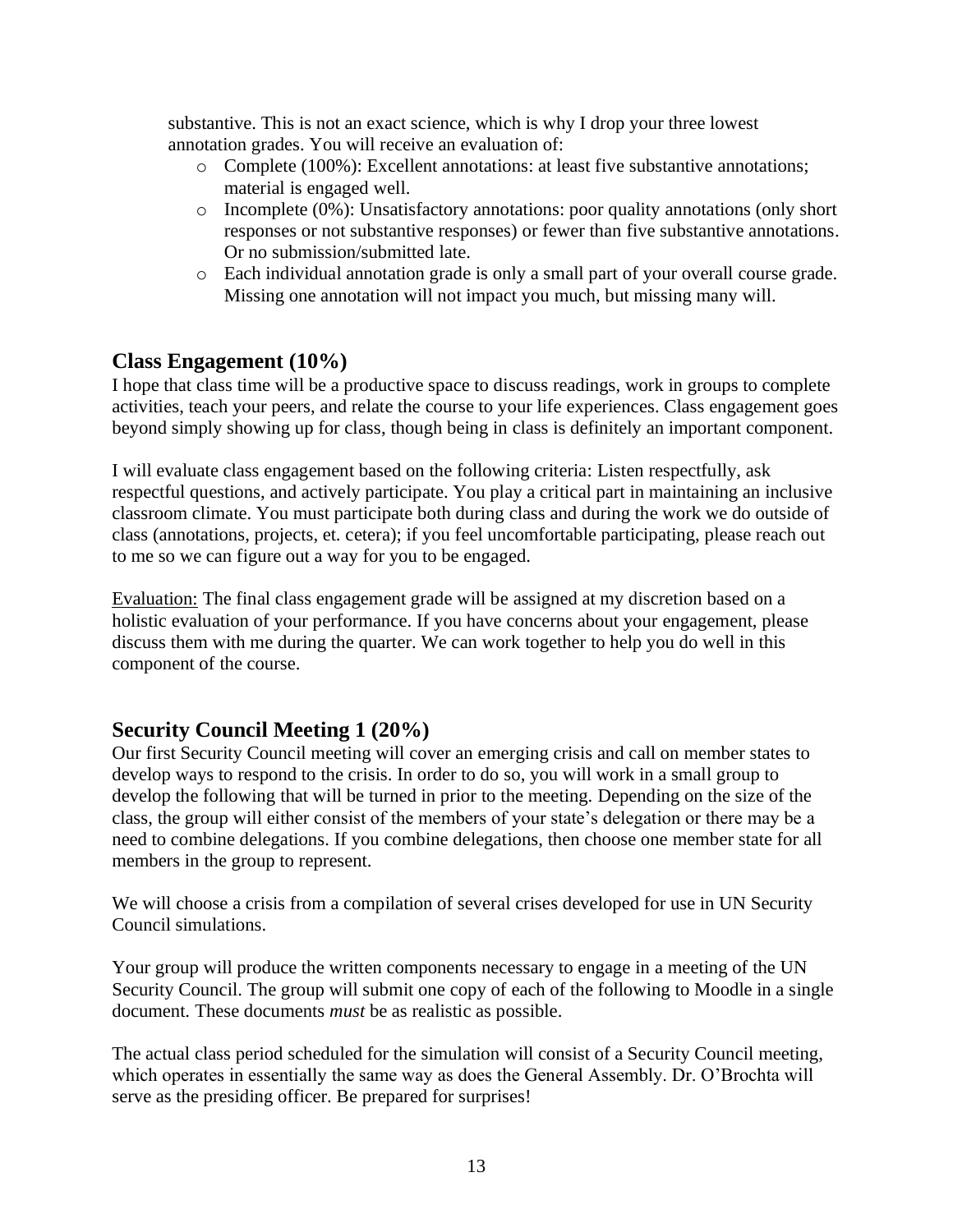#### Position Paper

A position paper describes your country's position on the crisis at hand. Position papers should be written in narrative form and demonstrate extensive research into the crisis, knowledge of existing policies and actions that your country has supported, and familiarity with prior UN resolutions, debates, and statements relevant to the crisis. Position papers should include three sections: topic background, country policy, and proposed solutions. The topic background section should provide an overview of the crisis as it relates to your country. The country policy section should discuss your country's official position on the crisis. The proposed solutions section should describe possible solutions to the crisis including specific actions that your country commits to taking and any suggested resolutions that the Security Council should adopt.

Your group's position paper should be 1,000 to 1,500 words in length. In your position paper, you should state applicable resolutions and reports that your country believes is relevant to the crisis. However, position papers do not include references or in-text citations.

There are countless guides on position papers available online. This one may be particularly helpful, though be sure you are following the rubric expectations (including the expectation about length) which might differ from online resources: <https://www.nmun.org/assets/documents/nmun-pp-guide.pdf>

#### Other Members Memo

In addition to your position paper, your group is responsible for being informed about the kinds of positions that other member states are likely to take regarding the crisis. To do so, your group will produce an Other Members Memo. This memo will describe the likely policy positions of each other member state on the Security Council (including the United States). Your group will need to conduct research on prior positions held by each member state that might be applicable to this crisis. In the Other Members Memo, create a header for each other member state and describe their likely policy position on the crisis in at least one paragraph. You should you're your sources using in-text citations and an APSA formatted references list. The Other Members Memo should be between 1,500 and 2,000 words (excluding references).

#### Meeting Strategy

Write a minimum 500 word narrative describing what your member state would like to happen during the Security Council meeting. Include any details you think are relevant like: who are your main allies?, who do you need to speak to during breaks?, how much do you want to try to speak?, et. cetera. Make this document realistic based on your member state's actual alliances and power on the Security Council.

#### Opening Statement Speech

Write a two-minute (about 300 word) opening statement for your country describing your position on the crisis. Make your speech as realistic as possible both in terms of how member states speak on the Security Council and your member state's likely position on the crisis.

#### Resolutions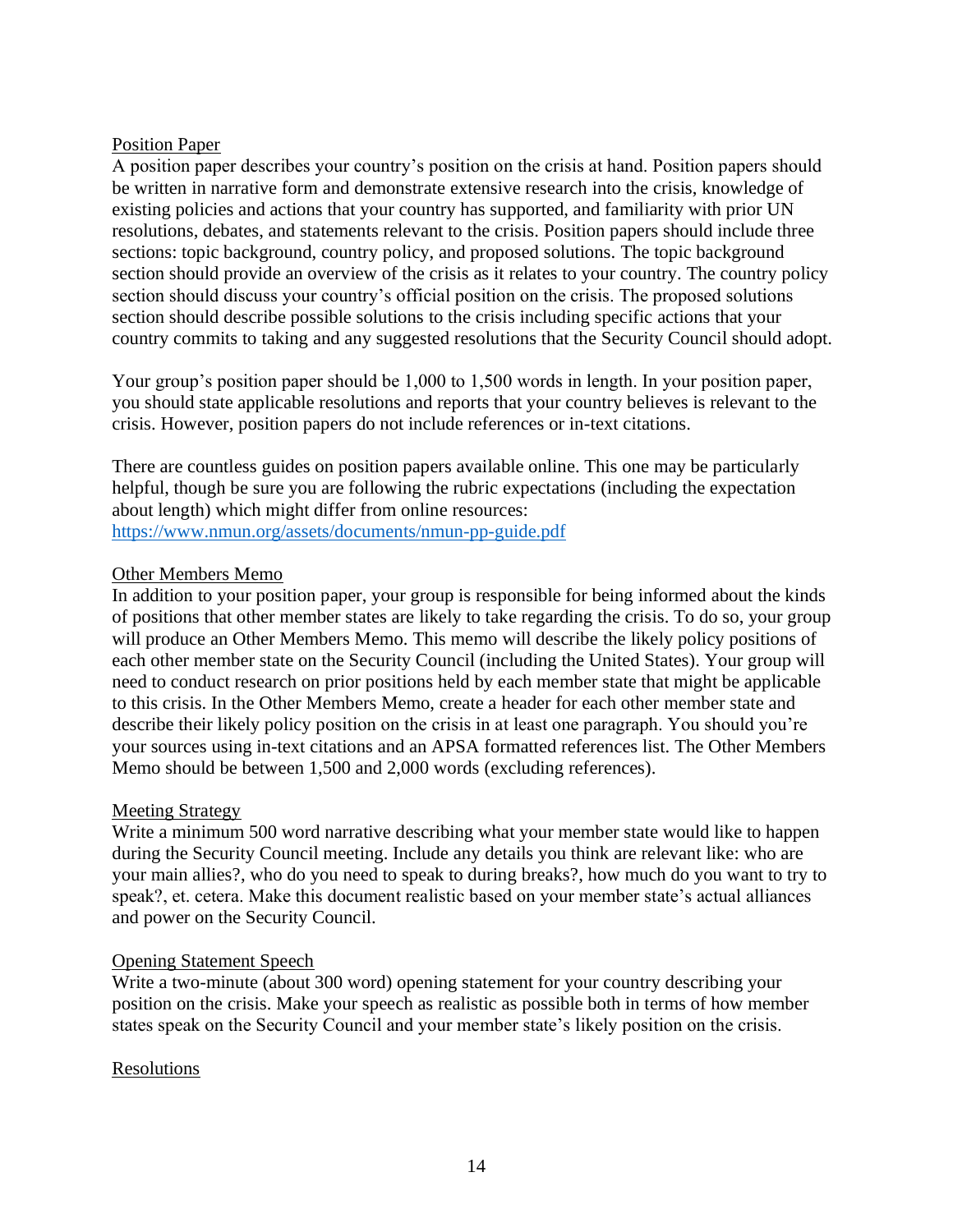Write three resolutions your member state would like to get passed to address this issue. Make your resolutions as realistic as possible; research other resolutions passed by the Security Council and write your resolution in the same style.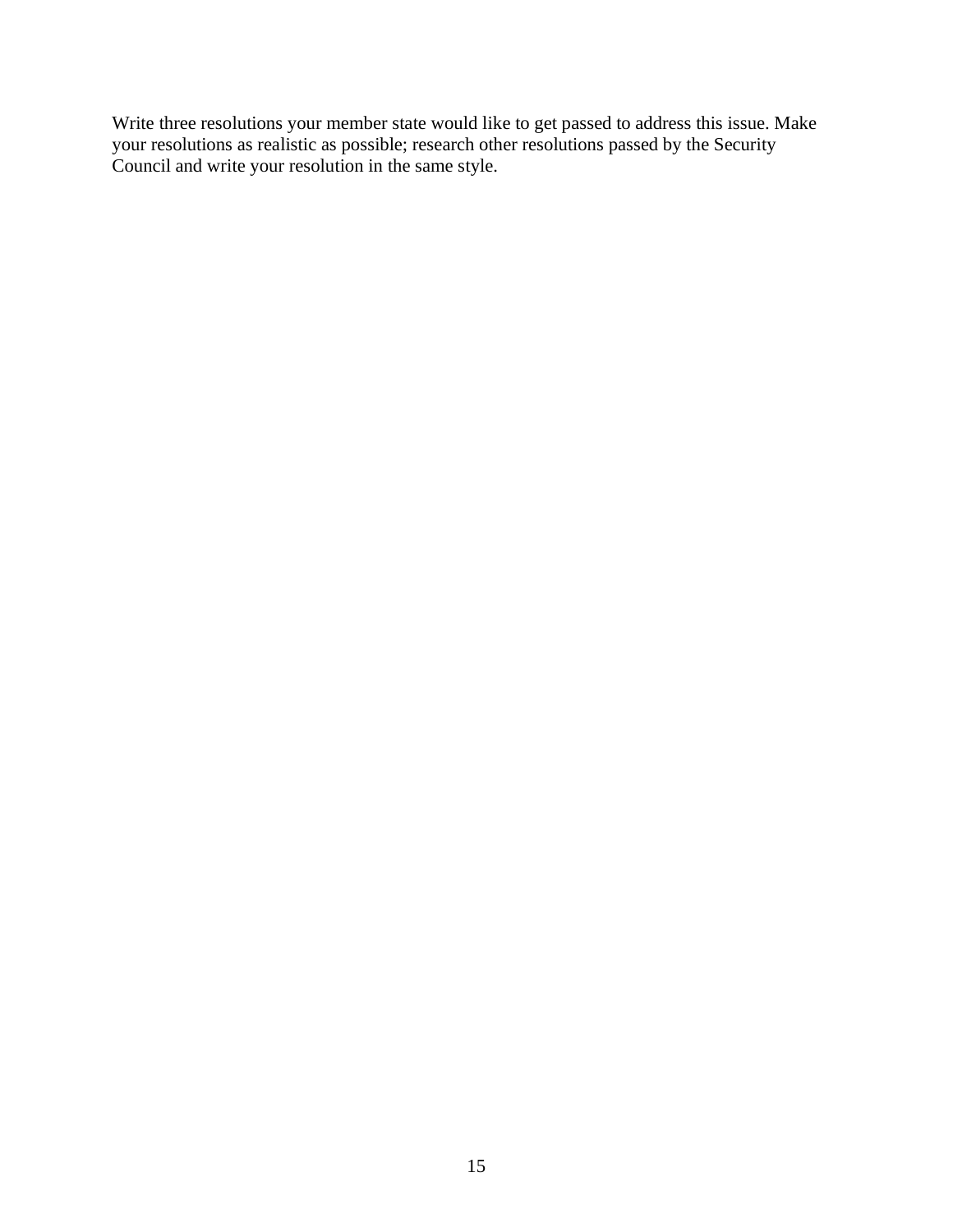| 156 points                                             | Outstanding    | Proficient     | <b>Needs</b>   |
|--------------------------------------------------------|----------------|----------------|----------------|
|                                                        |                |                | Improvement    |
| <b>Position Paper</b>                                  |                |                |                |
| Is 1,000 to 1,500 words                                | $\overline{4}$ | $\overline{2}$ | $\overline{0}$ |
| Topic background describes prior UN action on this     | 14 12          | 1086           | 420            |
| issue (with explicit references)                       |                |                |                |
| Topic background effectively summarizes all            | 54             | 32             | 10             |
| information necessary to understand the topic          |                |                |                |
| Country policy traces all applicable laws,             | 54             | 32             | 10             |
| resolutions, and policy decisions                      |                |                |                |
| Country policy coherently describes country            | 54             | 32             | $1\;0$         |
| position on the issue                                  |                |                |                |
| Proposed solutions are reasonable given country        | 108            | 64             | 20             |
| policy and topic background                            |                |                |                |
| Proposed solutions are detailed enough for a           | 54             | 32             | 10             |
| resolution to be written                               |                |                |                |
| <b>Other Members Memo</b>                              |                |                |                |
| Is 1,500 to 2,000 words                                | $\overline{4}$ | $\overline{2}$ | $\theta$       |
| Effectively summarizes each country's policy           | 20 18 16 14    | 12 10 8        | 6420           |
| positions                                              |                |                |                |
| References resolutions, statements, and other UN       | 14 12          | 1086           | 420            |
| policies relevant to each country's policy positions   |                |                |                |
| Cites scholarly articles and news articles as          | 14 12          | 1086           | 420            |
| evidence to establish each country's policy            |                |                |                |
| positions                                              |                |                |                |
| Reference list in APSA citation style                  | $\overline{4}$ | $\overline{2}$ | $\mathbf{0}$   |
| <b>Meeting Strategy</b>                                |                |                |                |
| Is realistic based on your country's power and past    | 108            | 64             | 20             |
| actions (describe why the actions are realistic)       |                |                |                |
| Lists and describes major decisions that your          | 54             | 32             | 10             |
| country aims to take during the meeting                |                |                |                |
| <b>Opening Statement</b>                               |                |                |                |
| Is written in a compelling way                         | 54             | 32             | 10             |
| Articulates your country's position backed up by       | 108            | 64             | 20             |
| evidence                                               |                |                |                |
| <b>Resolutions</b>                                     |                |                |                |
| Are written using realistic terminology and            | 108            | 64             | 20             |
| formatting                                             |                |                |                |
| Are detailed and describe realistic actions that could | 108            | 64             | 20             |
| conceivably pass                                       |                |                |                |
| Present evidence in a compelling way                   | 108            | 64             | 20             |

## Security Council Meeting 1 Grading Rubric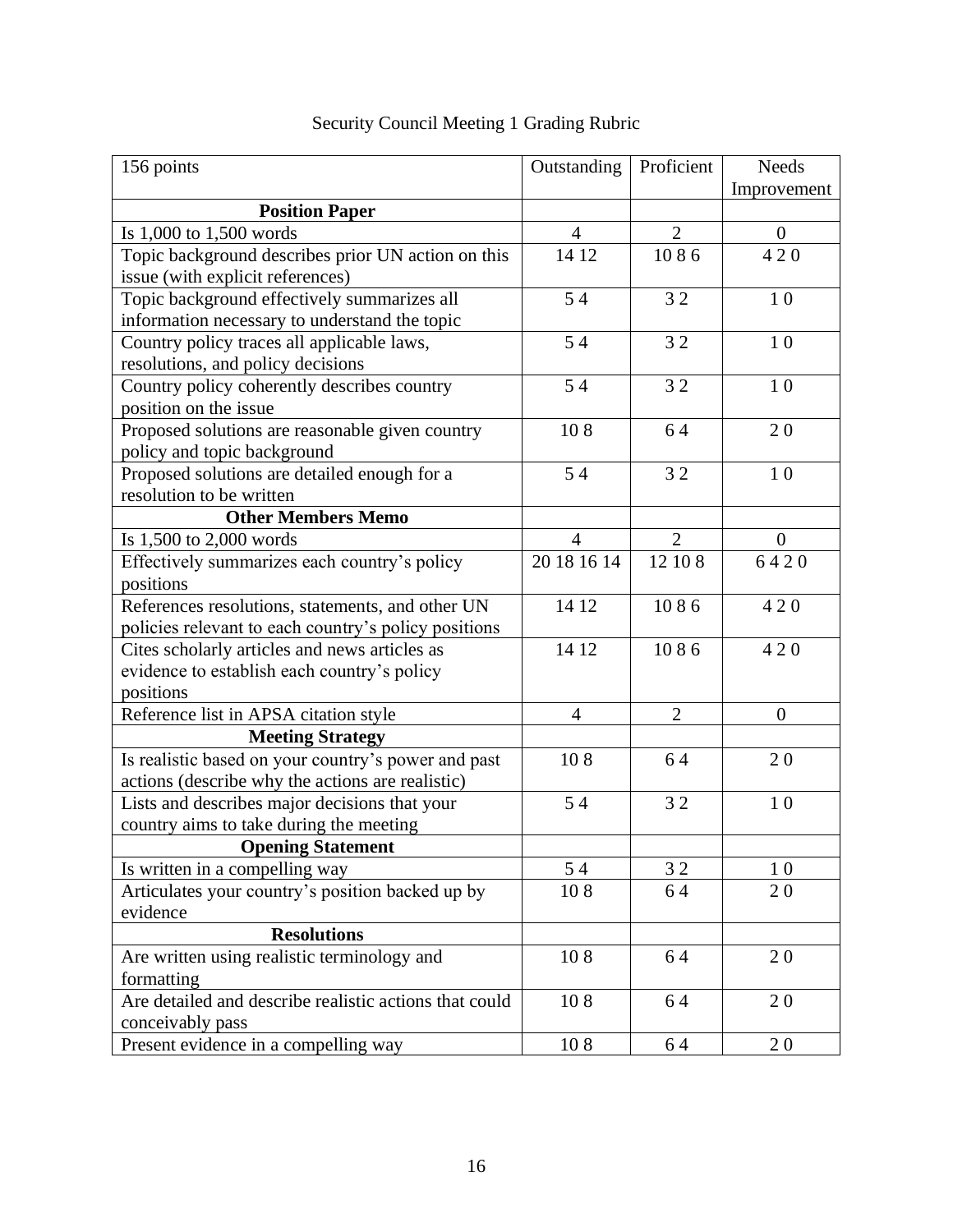### **Country Reports (10%)**

As part of our classes that follow the General Assembly format, students will be asked to prepare country report presentations that connect the topic to current events and political events in the country they are representing. There are nine General Assembly sessions; you will sign up for three country reports and submit them before class. Of these three reports, you will present one report to the class during our General Assembly meeting.

A country report requires you to link the class topic to a current event in your member state. The purpose is to identify a problem related to that topic present in your member state that could serve as part of the agenda for that day's General Assembly meeting.

Each country report should be at least 500 words in length. On the day you are presenting your country report, you will be responsible for speaking about your report to the class for about two minutes (time limits may change depending on class size).

Evaluation: Your country reports are due on Moodle on the days you sign up for. On the last day of the quarter, we will conduct an in-class activity with your country reports where you will complete a self-assessment; if you are not in class on that day, you must complete the selfassessment before class time. I will read your self-assessment and reserve the right to adjust the grade you give yourself. Your self-assessment will include the following questions exactly as written. This means that your country reports should meet all of the criteria listed below.

- 1. My country reports describe current and relevant problems in my member state, citing news reports and other sources.
- 2. My country reports clearly engage with the class topic for the day and describe this connection explicitly.
- 3. My country reports are written clearly and concisely and present enough information to be easily understood.
- 4. If you were to evaluate your country reports on a grading scale from A to F based on how well they fulfill the above listed criteria, what grade would you assign and why?

### **Class Notes (10%)**

All United Nations meetings are extensively documented to ensure that all speeches, motions, and resolutions are accurately recorded. You are responsible for keeping a detailed record of all proceedings in class. To complete your class notes, take notes either in a physical notebook or in a computer file. I encourage you to take notes by hand, as doing so improves retention.<sup>2</sup> The dates when the minutes are to be submitted are clearly marked on the syllabus. If you are taking notes in a physical notebook, you should create an electronic copy of your minutes (scan or take pictures) to submit on the indicated class days. In order to earn an "A," your minutes must meet all of the self-assessment criteria listed below.

<sup>&</sup>lt;sup>2</sup> Smoker, Timothy J, Carrie E. Murphy, and Allison K. Rockwell. 2009. "Comparing Memory for Handwriting versus Typing," *Proceedings of the Human Factors and Ergonomics Society Annual Meeting* 53(22):1744-1747.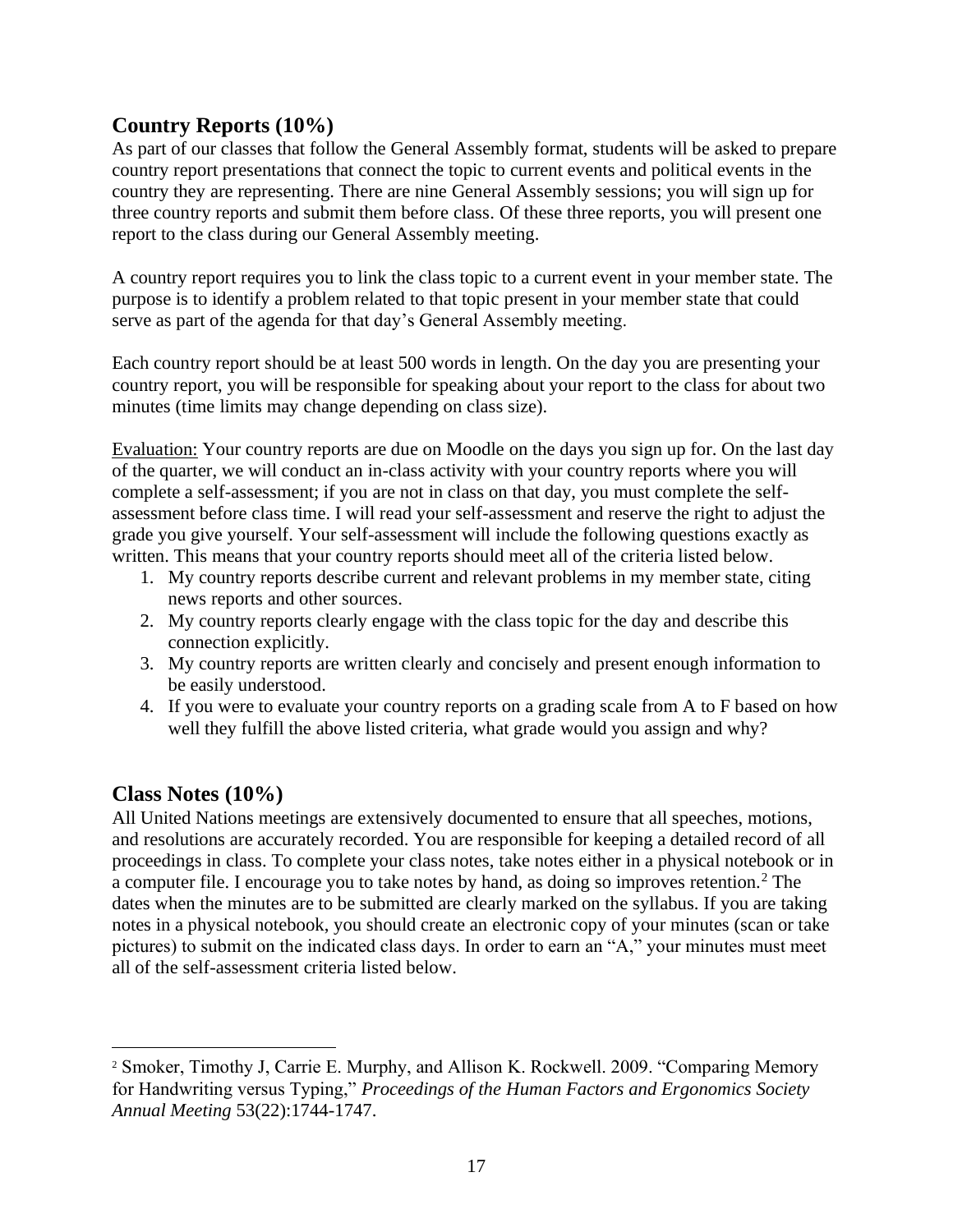Please remember that your class notes must be your own work. If you are absent, talk to a friend about what happened in class and create your own notes for that class period. You are free to collaborate with other students as long as you write the entirety of your class notes. Copying notes from other students without appropriate attribution is plagiarism.

Your class notes will take one of two forms depending on the format of the class:

Discussion Class Format: For discussion classes, take notes as you might do in any other class.

Students often struggle to organize their notes and ask for suggestions to help. There is no onesize-fits all organizational method or process. I recommend the following process:

- 1. Create a header for each class section before class.
- 2. As class starts, list the day's objectives.
- 3. Begin taking notes in the notes section. Each topic, discussion, or activity should have its own item in a numbered list. Fill in detailed notes --- phrases, ideas, and descriptions -- as class proceeds.
- 4. **Important!** After class is over, go back to your notes. Fill in key terms, additional notes that you missed, and write a brief reflection. This process should take about 15 minutes per class.

Following this process will result in notes that meet the criteria and will look like this template:

### **September 8: Introductory Class**

Objectives: [bulleted list of objectives] Key Terms: [bulleted list of at least two key terms from class] Notes: [numbered list with each topic/discussion/activity from class followed by detailed notes] Reflection: [two sentence reflection on that day's class]

General Assembly or Security Council Class Format: For General Assembly or Security Council classes, the same principles apply: record the relevant motions, debates, procedures, and in class activities. Because there is a lot going on during the simulation, you can choose to focus your class notes on exactly what you did during the simulation. What actions did your country take? What did your country think about other motions, speeches, or resolutions? What was your role in the different in class activities?

Evaluation: Twice during the quarter, I will ask you to submit your class notes. Those dates are marked on the topics and readings. Your minutes should be submitted to Moodle before class.

We will conduct an in-class activity with your class notes where you will complete a selfassessment; if you are not in class on that day, you must complete the self-assessment before class time. I will read your self-assessment and reserve the right to adjust the grade you give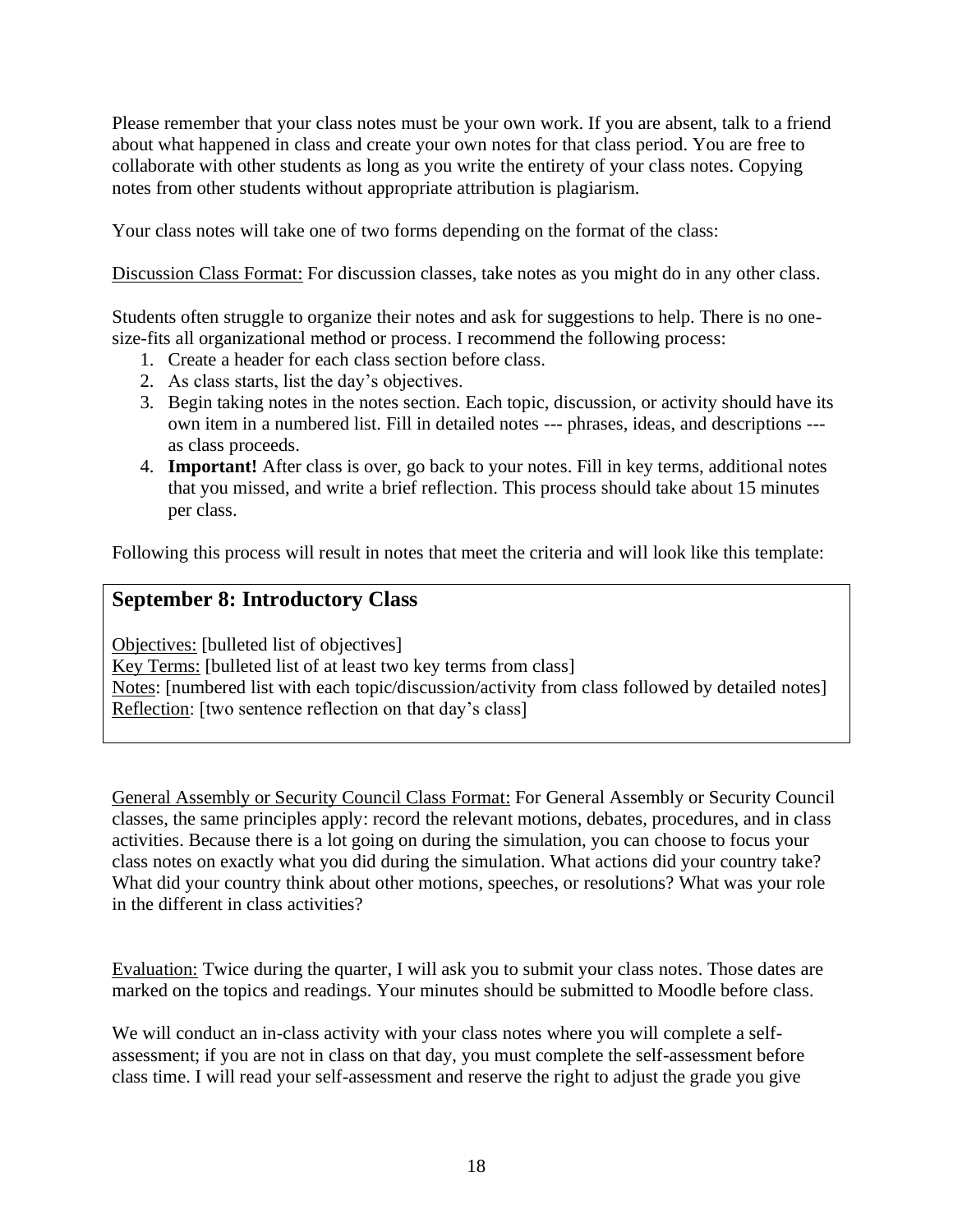yourself. Your self-assessment will include the following questions exactly as written. This means that your class notes should meet all of the criteria listed below.

- 1. My class notes are organized. Each class day is labeled with a heading, and I have used a consistent system to organize my notes.
- 2. My class notes are complete. They include the main ideas from each class (including any I may have missed). I could refer back to my class notes and describe the terms, concepts, and activities that took place during class to a friend who was not there. This includes General Assembly and Security Council meeting main procedures, agenda, resolutions, and in class activities.
- 3. My class notes entries are sufficiently detailed. Taking good notes involves summarizing, paraphrasing, and re-stating in your own words. My class notes entries contain enough detail that a friend who is not in the class could use them to study for a quiz or test (and get a good grade!) or describe the General Assembly/Security Council meeting fully. While there is no set length requirement for entries, in general, each entry should be a few hundred words.
- 4. My class notes are my own work. Coping notes from other students without appropriate attribution is considered plagiarism.
- 5. If you were to evaluate your class notes on a grading scale from A to F based on how well they fulfill the above listed criteria, what grade would you assign and why?

### **Research Proposal (35%)**

We are working as applied political scientists in this course, and applied political scientists use research as a way to inform their community and public engagement. Our goal is to gain exposure to each part of the political science research process and to practice these components by developing a research proposal. The research proposal will provide you with the opportunity to work collaboratively with others in the class to learn more about what career political scientists do and to develop skills that transfer to different careers. This research proposal will give you an introduction to the extensive research article writing process that we will work through in Pols 345. Shout out to students I have taught in Pols 201 where you were exposed to the fundamental concepts that we will expand here.

#### Research Question (5%)

Your research proposal will address a research question: a problem that you feel needs to be addressed or a puzzle you have discovered. You will use this research question to write all the other components of your research proposal, though it is perfectly okay if your question shifts slightly as the course progresses. Your research question and proposal must be different from any research questions you have used in previous courses.

For this assignment, write a *one sentence* research question followed by a 250-word description of your question. In the description, include why you think the question is interesting and how the question relates to contemporary issues in comparative politics. Since this is a course on comparative politics, your research question should be applicable and of interest to scholars of comparative politics.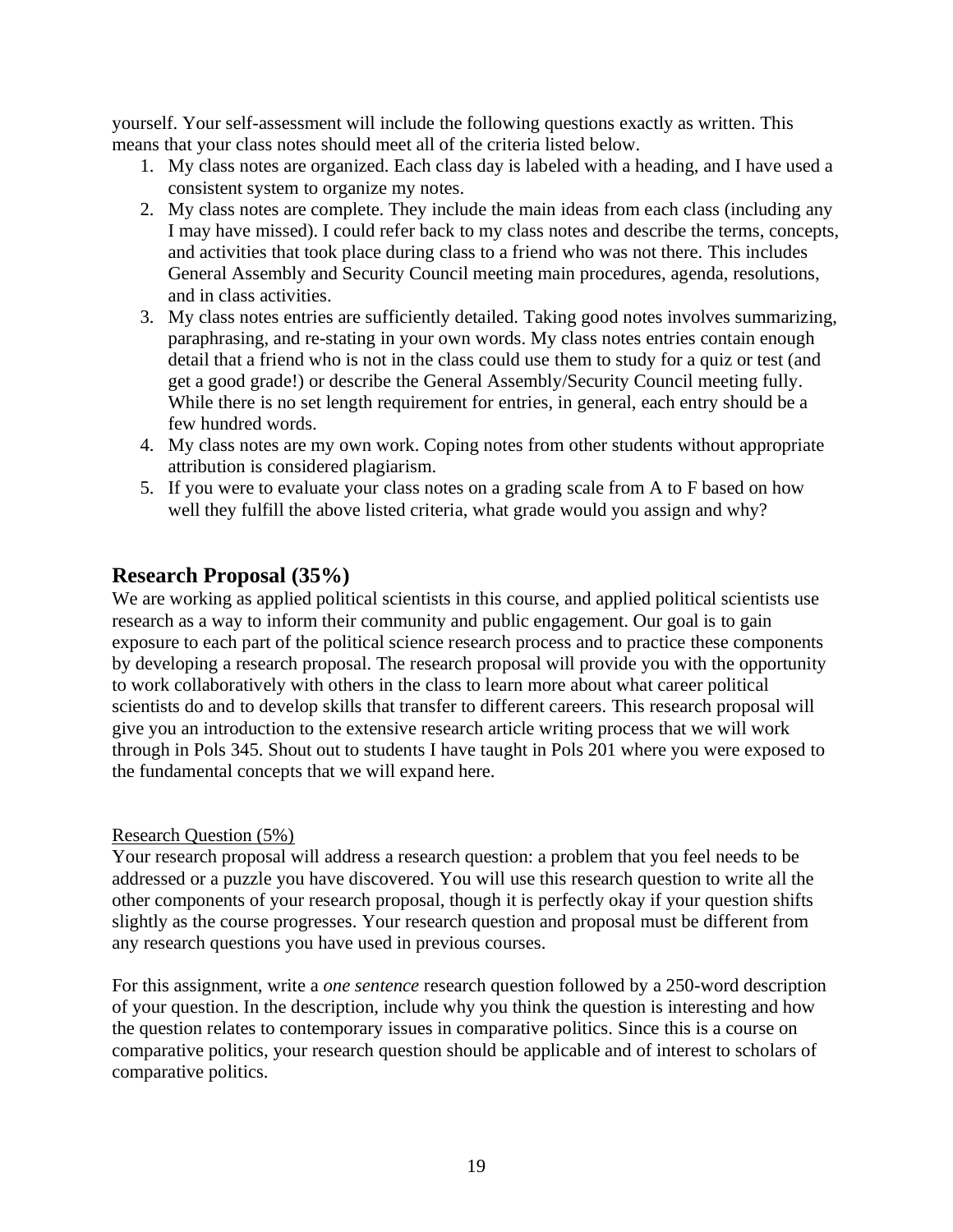Evaluation: Your research question and paragraph description will be evaluated based on the following rubric.

| 21 points                                              | Outstanding                 | Proficient | <b>Needs</b> |
|--------------------------------------------------------|-----------------------------|------------|--------------|
|                                                        |                             |            | Improvement  |
| <b>Research Question</b>                               |                             |            |              |
| Is concise                                             | $\mathcal{D}_{\mathcal{L}}$ |            |              |
| Presents a puzzle/addresses a debate in the field or   | 54                          | 32         | 10           |
| in public policy                                       |                             |            |              |
| Sets up a project that is falsifiable, not descriptive | ◠                           |            |              |
| Can plausibly be tested empirically                    | $\mathcal{D}_{\mathcal{A}}$ |            |              |
| <b>Description</b>                                     |                             |            |              |
| States why the question is relevant and important (at  | 54                          | 32         | 10           |
| least 4 sentences)                                     |                             |            |              |
| Describes how the question fits into contemporary      | 54                          | 32         | 10           |
| political discourse                                    |                             |            |              |

### Research Question Grading Rubric

### Annotated Bibliography (5%)

An annotated bibliography summarizes sources and helps prepare you to write a literature review. For this assignment, created an annotated bibliography by collecting at least ten scholarly sources that you cite in APSA format with a one paragraph explanation of how each source addresses your research question.

Evaluation: Your annotated bibliography will be evaluated based on the below rubric.

| 61 points                                            | Outstanding | Proficient     | <b>Needs</b>     |
|------------------------------------------------------|-------------|----------------|------------------|
|                                                      |             |                | Improvement      |
| <b>Source Selection</b>                              |             |                |                  |
| Uses APSA citation style                             | 108         | 64             | 20               |
| Cites at least ten sources                           | 4           | 2              | $\left( \right)$ |
| Includes a range of publication years                | 4           | $\overline{2}$ | 0                |
| Sources are canonical and/or closely related to the  | 54          | 32             | 1 <sub>0</sub>   |
| research question (only journal articles or academic |             |                |                  |
| books are cited, no websites or news stories)        |             |                |                  |
| Sources are grouped into "schools" depending on      | 108         | 64             | 20               |
| the theoretical arguments and empirical findings     |             |                |                  |
| Each school has a meaningful name                    | 4           | $\overline{2}$ |                  |
| There are several sources for each school            | 4           | 2              | 0                |
| <b>Descriptions</b>                                  |             |                |                  |
| Each source is summarized in at least a paragraph    | 108         | 64             | 20               |

### Annotated Bibliography Grading Rubric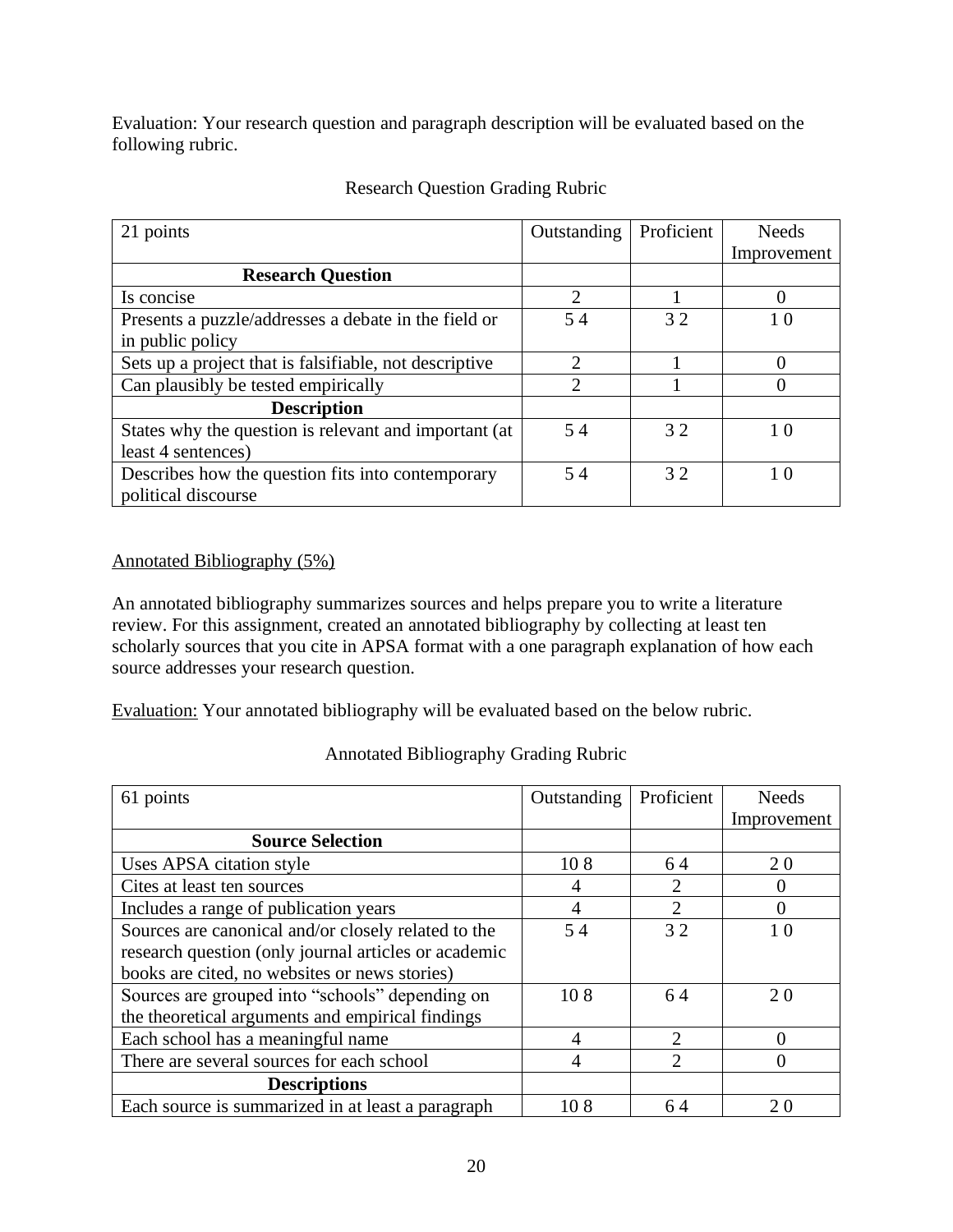| Each source has a description of how you plan to    | 10.8 | 64 |  |
|-----------------------------------------------------|------|----|--|
| use the work in your article which is an additional |      |    |  |
| several sentences or paragraph                      |      |    |  |

### Literature Review (10%)

A literature review focuses readers' attention on research that directly attempts to answer your research question. Your annotated bibliography summarizes sources; the literature review uses sources to describe why your research question is interesting and worth investigating. Construct a minimum 1,500 word literature review that contextualizes your research question within existing literature. **Literature reviews of fewer than 1,500 words will receive a 0.**

Evaluation: Your literature review will be evaluated based on the below rubric.

| 81 points                                               | Outstanding    | Proficient     | <b>Needs</b>   |
|---------------------------------------------------------|----------------|----------------|----------------|
|                                                         |                |                | Improvement    |
| Has an appropriate title                                | 4              | $\overline{2}$ | $\Omega$       |
| Begins with an introduction summarizing the             | 108            | 64             | 20             |
| "schools" and distinguishing your research question     |                |                |                |
| from them                                               |                |                |                |
| Does not summarize cited work                           | 54             | 32             | 10             |
| Only includes relevant sources for identifying a        | 108            | 64             | 20             |
| theoretical gap in the literature and building your     |                |                |                |
| theoretical argument                                    |                |                |                |
| Each paragraph is directly related toward               | 20 18 16 14    | 12 10 8        | 6420           |
| contextualizing and describing the importance of        |                |                |                |
| your research question                                  |                |                |                |
| Your research question is clear and clearly             | 108            | 64             | 20             |
| differentiated from prior work                          |                |                |                |
| Minimal direct quotations are used                      | 54             | 32             | 10             |
| Ends with a conclusion discussing how your              | 54             | 32             | 10             |
| research question builds on the literature              |                |                |                |
| <b>APSA Citation Style</b>                              | 10             | 5              | $\overline{0}$ |
| Includes a word count (including only the literature    | $\overline{2}$ |                | $\theta$       |
| review, not references) at the top of the first page of |                |                |                |
| the document                                            |                |                |                |

#### Literature Review Grading Rubric

#### Theory (15%)

A theoretical argument provides justification for your hypothesis. We will work to develop a hypothesis backed by a theoretical argument.

Your theory paper will begin with a cover page called a change sheet that lists all of the changes you made to your literature review since you last submitted it. Take as much or as little space for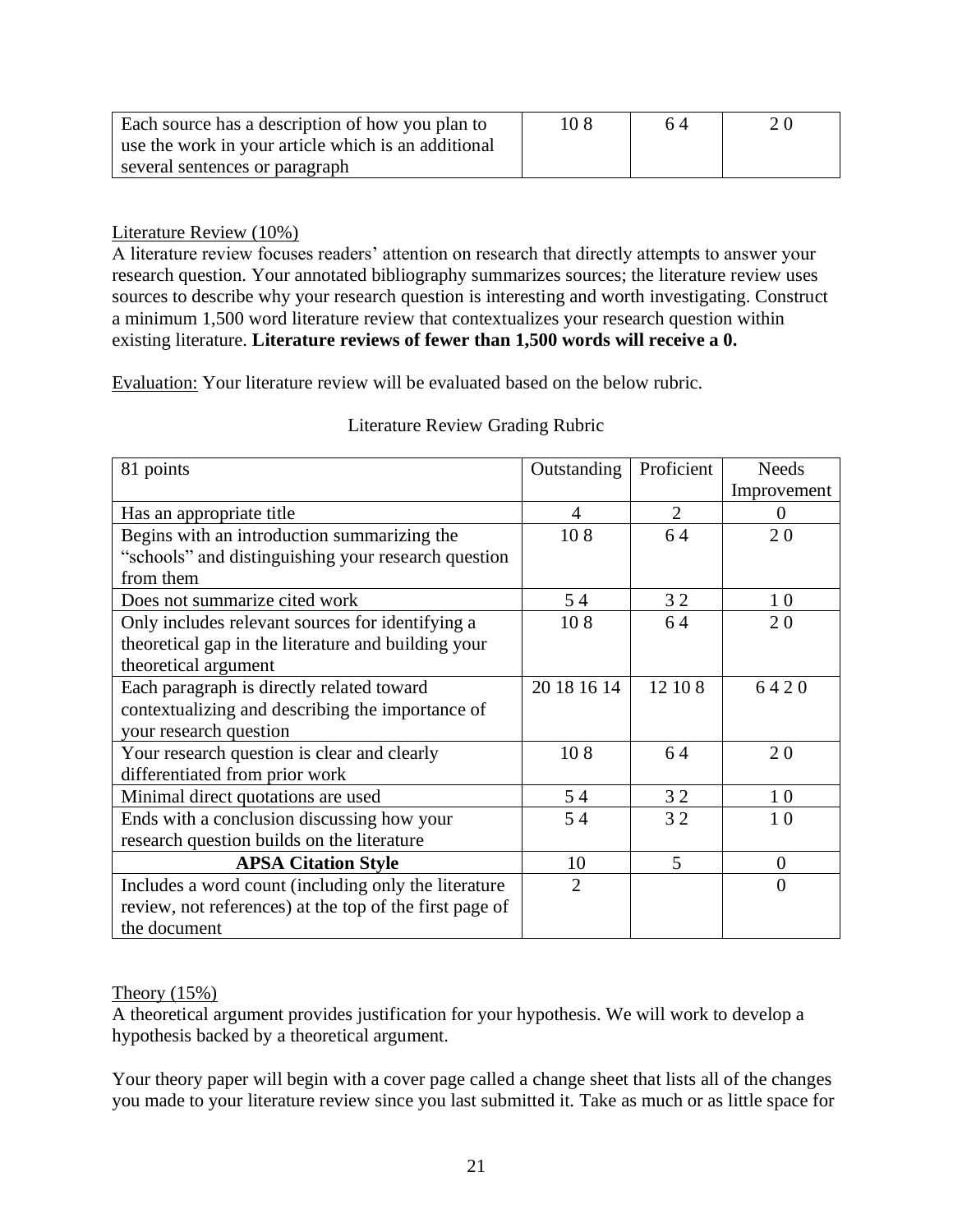this cover letter as you need to provide a detailed description of the changes you made. You should then include a revised literature review (but not the annotated bibliography). You should include a theory paper of at least 1,500 words that meets the below requirements. Finally, you should include a references list in APSA format. **Theory papers of fewer than 1,500 words will receive a 0.**

Evaluation: Your theory will be evaluated based on the below rubric.

| 95 points                                            | Outstanding    | Proficient     | <b>Needs</b>   |
|------------------------------------------------------|----------------|----------------|----------------|
|                                                      |                |                | Improvement    |
| <b>Change sheet is detailed</b>                      | 10             | 5              | $\theta$       |
| <b>Revisions to Literature Review</b>                | 108            | 64             | 20             |
| <b>Theory Section</b>                                |                |                |                |
| Has an informative title                             | 4              | $\overline{2}$ | $\theta$       |
| Transitions well from the literature review          | 54             | 32             | 10             |
| Begins with a summary paragraph stating the          | 108            | 64             | 20             |
| hypothesis and describing the steps that connect the |                |                |                |
| theoretical argument                                 |                |                |                |
| Uses a "flow diagram" and inserts an image of the    | 54             | 32             | 10             |
| diagram                                              |                |                |                |
| Explicitly walks through each step of the "flow      | 14 12          | 1086           | 420            |
| diagram" with appropriate justification              |                |                |                |
| Sources are appropriate and are cited as evidence,   | 108            | 64             | 20             |
| not summarized                                       |                |                |                |
| Addresses alternative mechanisms and explains why    | 54             | 32             | 10             |
| they are unlikely                                    |                |                |                |
| Concludes by restating your argument and how it is   | 54             | 32             | 10             |
| distinct from past explanations                      |                |                |                |
| <b>Hypothesis</b>                                    |                |                |                |
| Follows "if/then" format                             | 54             | 32             | 10             |
| Is clear and concise                                 | 54             | 32             | 10             |
| Is falsifiable                                       | 54             | 32             | 10             |
| Includes a word count (including only the theory     | $\overline{2}$ |                | $\overline{0}$ |
| section, not references or the literature review) at |                |                |                |
| the top of the first page of the article             |                |                |                |

### Theory Grading Rubric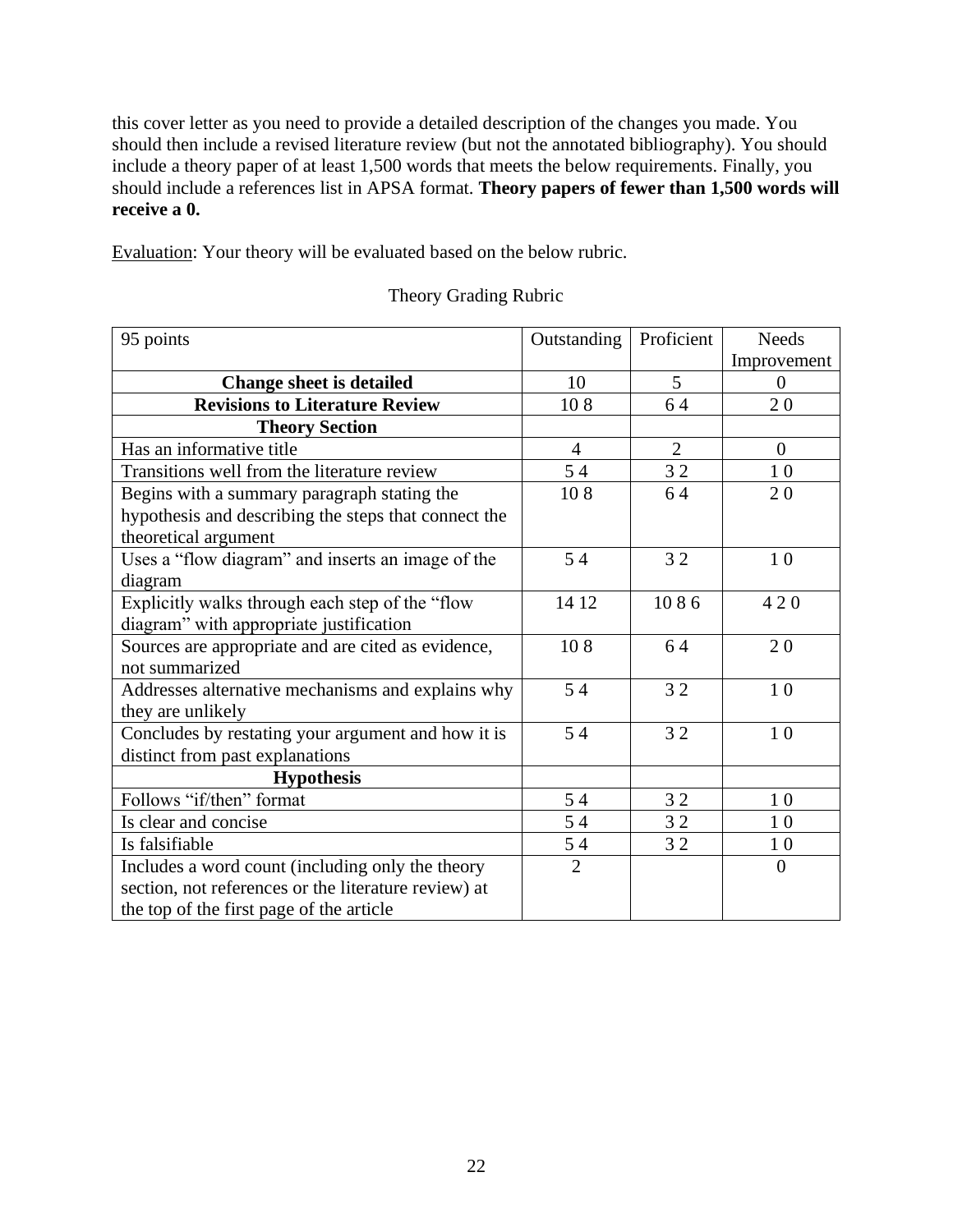# **University Policies and Resources:**

- Coronavirus Policies:
	- o Students are required to comply with all statewide, systemwide, and universitywide coronavirus related policies and regulations.
	- o Students can access COVID-19-related information, guidelines, FAQs, and policies at Louisiana Tech's website: [https://www.latech.edu/coronavirus/.](https://www.latech.edu/coronavirus/)
	- o Students who are feeling ill with COVID-19 symptoms, have been exposed to, or have tested positive for COVID-19 should not come to class and should contact Stacy Gilbert, Dean of Student Services and Academic Support [\(stacyc@latech.edu\)](mailto:stacyc@latech.edu). If experiencing symptoms, please contact Tech Care at 318- 257-4866 or your family physician for an appointment.
	- o The direct link to the reporting protocol for students exposed to, displaying symptoms of, or testing positive for COVID-19 is located at [https://www.latech.edu/coronavirus/return-to-campus-plan/.](https://www.latech.edu/coronavirus/return-to-campus-plan/for-students/) Students must reach out to Stacy Gilbert, Dean of Student Services & Academic Support, at [stacyc@latech.edu](mailto:stacyc@latech.edu) for help with accommodations and additional information. Accommodations may not be granted until proper University protocol has been followed. Short-term COVID-19 accommodations are not disability accommodations.
	- o Failure to comply with the Safety Protocols listed in the Back to Campus Culture of Caring booklet, [latech.edu/documents/2020/07/covid-return-book.pdf/](http://latech.edu/documents/2020/07/covid-return-book.pdf), specifically states on pages 5-7 about masks and social distancing, could result in students being in violation of the Classroom Behavior Policy listed on page 123 of the Student Handbook [latech.edu/documents/2018/09/student-handbook.pdf.](http://latech.edu/documents/2018/09/student-handbook.pdf)
- Accommodations: Students needing testing or classroom accommodations based on a disability are encouraged to discuss those needs with me as soon as possible. Please plan to make your request to me at the beginning of the quarter (during the first two weeks of classes) either during office hours or by appointment. Note: Prior to receiving disability accommodations, verification of eligibility from the Testing and Disability Services Office is needed. Disability information is confidential. Information for Testing and Disability Services may be obtained in Wyly Tower 318 or [https://www.latech.edu/current-students/student-advancement-affairs/disability](https://www.latech.edu/current-students/student-advancement-affairs/disability-services/)[services/.](https://www.latech.edu/current-students/student-advancement-affairs/disability-services/)
- Academic Honor Code: Students pledge the following: "Being a student of higher standards, I pledge to embody the principles of academic integrity" [https://www.latech.edu/current-students/student-advancement-affairs/student-conduct](https://www.latech.edu/current-students/student-advancement-affairs/student-conduct-integrity/)[integrity/.](https://www.latech.edu/current-students/student-advancement-affairs/student-conduct-integrity/)
- Hazing: In compliance with Acts 635, 637, and 640 of the 2018 Regular Session and Act 382 of the 2019 Regular Session of the Louisiana Legislature and the 2019 Board of Regents Uniform Policy on Hazing, the System reaffirms its policy that any form of hazing of any student enrolled at any institution of the System is prohibited. Violations of this Policy can result in both disciplinary action imposed by the organization and/or institution as well as criminal charges.
- Emergency Notification System: All Louisiana Tech students are strongly encouraged to enroll and update their contact information in the Emergency Notification System. It takes just a few seconds to ensure you are able to receive important text and voice alerts